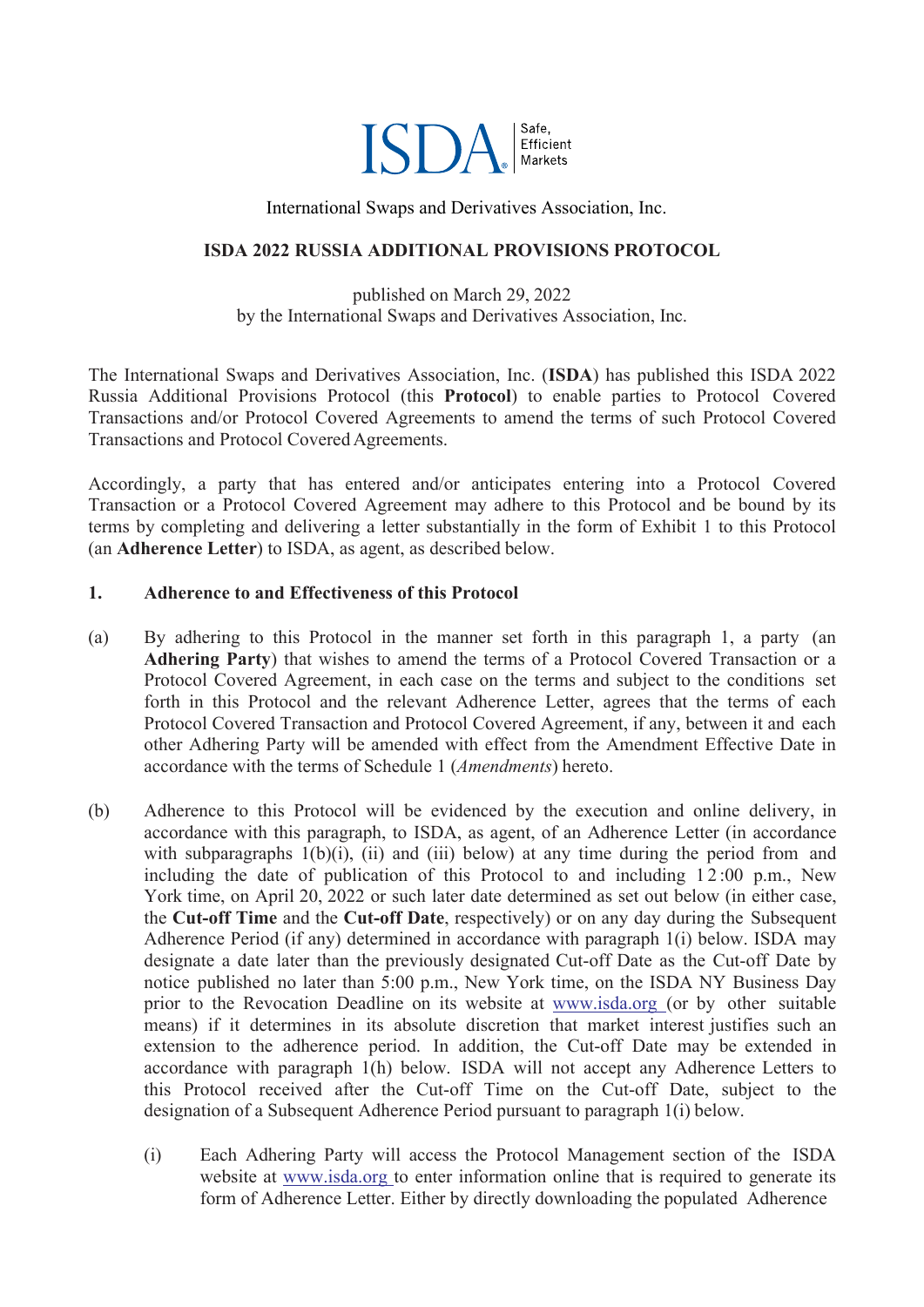Letter from the Protocol Management system or upon receipt via e-mail of the populated Adherence Letter, each Adhering Party will print, sign and upload the signed Adherence Letter as a PDF (portable document format) attachment into the Protocol Management system. Once the signed Adherence Letter has been approved and accepted by ISDA, the Adhering Party will receive an e-mail confirmation of the Adhering Party's adherence to this Protocol;

- (ii) a conformed copy of each Adherence Letter containing, in place of each signature, the printed or typewritten name of each signatory will be published by ISDA so that it may be viewed by all Adhering Parties. Each Adhering Party agrees that, for evidentiary purposes, a conformed copy of an Adherence Letter certified by the General Counsel (or other appropriate officer) of ISDA will be deemed to be an original; and
- (iii) each Adhering Party agrees that the determination of the date and time of acceptance of any Adherence Letter will be determined by ISDA in its absolute discretion.
- (c) As between any two Adhering Parties, the agreement to make the amendments contemplated by this Protocol, on the terms and subject to the conditions set forth in this Protocol, will be effective on the date, if any, that the Protocol Effectiveness Condition is satisfied (or, if either Adhering Party adheres during a Subsequent Adherence Period, on the date of acceptance by ISDA, as agent, of an Adherence Letter (in accordance with paragraph 1(b) above) from the later of such two Adhering Parties to adhere). Any such amendments will, if the Protocol Effectiveness Condition is satisfied, apply to each Protocol Covered Transaction and/or Protocol Covered Agreement between the Adhering Parties (whether entered into before, on or after the Cut-off Date) with effect from the Amendment Effective Date.
- (d) The Adhering Parties further agree that if the Protocol Effectiveness Condition is satisfied, any Protocol Covered Agreement between them shall be amended by this Protocol as set forth in Schedule 1 (*Amendments*) hereto (in addition to any amendments to any Legacy Covered Transactions) with effect from the Amendment Effective Date. Notwithstanding the foregoing, such amendments (including the amendments specified in paragraph 1(c) above) shall not be made to any Party Agreed Excluded Transaction, and the remainder of this Protocol shall be construed accordingly.
- (e) This Protocol is intended for use without negotiation, but without prejudice to any amendment, modification or waiver in respect of a Protocol Covered Transaction or Protocol Covered Agreement that the parties may otherwise effect in accordance with the terms of that Protocol Covered Transaction or Protocol Covered Agreement, as applicable, and the Governing Master Agreement.
	- (i) In adhering to this Protocol, an Adhering Party may not specify additional provisions, conditions or limitations in its Adherence Letter; and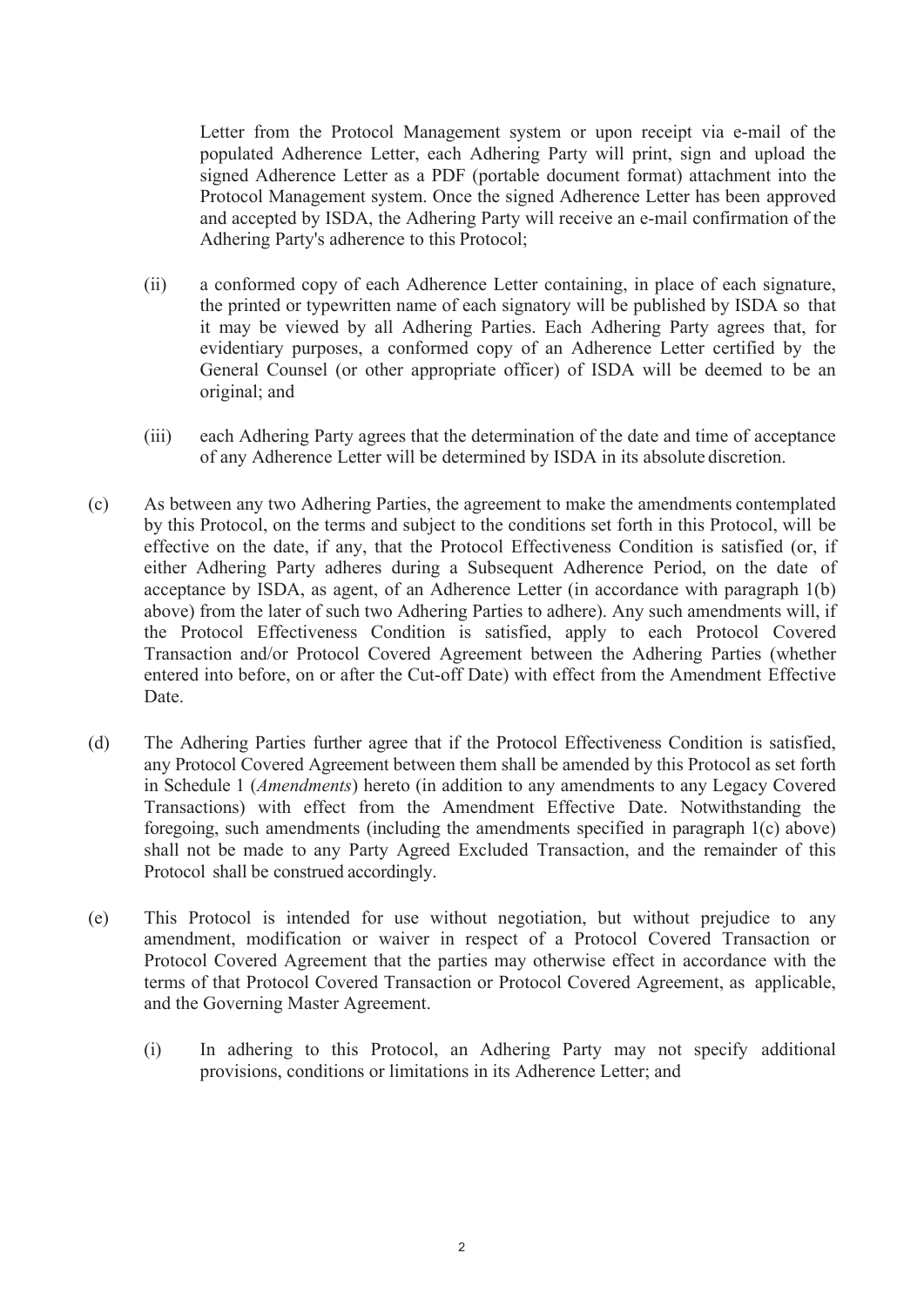- (ii) Any purported adherence that ISDA, as agent, determines in good faith is not in compliance with this Protocol will be void and ISDA will inform the relevant party of such fact as soon as reasonably possible after making such determination.
- (f) (i) An Adhering Party that adheres prior to the Cut-off Time on the Cut-off Date may deliver to ISDA, as agent, a notice substantially in the form of Exhibit 2 to the Protocol (a **Revocation Notice**, and such a party, for these purposes, a **Revoking Party**). Any Revocation Notice must be in writing and delivered as a locked PDF (portable document format) attachment to an email to ISDA at [ProtocolManagement@isda.org p](mailto:ProtocolManagement@isda.org)rior to 12:00 p.m. New York time on the ISDA NY Business Day immediately following the Cut-off Date (the "**Revocation Deadline**"). Such [a Revocation Notice will be](mailto:ProtocolManagement@isda.org) deemed effectively delivered on the date it is delivered unless such date is not an ISDA NY Business Day or that communication is delivered after 5:00 p.m., New York time, in which case that communication will be deemed effectively delivered on the next ISDA NY Business Day. Once the signed Revocation Notice has been approved and accepted by ISDA, such Revoking Party will receive an e-mail confirmation of such revocation;
	- (ii) a conformed copy of each Revocation Notice containing, in place of each signature, the printed or typewritten name of each signatory will be published by ISDA so that it may be viewed by all Adhering Parties. Each Revoking Party agrees that, for evidentiary purposes, a conformed copy of a Revocation Notice certified by the General Counsel (or other appropriate officer) of ISDA will be deemed to be an original;
	- (iii) each Revoking Party agrees that the determination of the date and time of acceptance of any Revocation Notice will be determined by ISDA in its absolute discretion;
	- (iv) each Revoking Party acknowledges and agrees that any fee paid in respect of the Adherence Letter shall not be reimbursed to them; and
	- (v) a Revoking Party may only submit a subsequent Adherence Letter on or prior to Cutoff Time on the Cut-off Date or in a Subsequent Adherence Period.
- (g) Upon the acceptance by ISDA, as agent, of a Revocation Notice in accordance with this Protocol, the prior Adherence Letter of the relevant Revoking Party shall be deemed not delivered and such party shall cease to be an Adhering Party (subject to the subsequent delivery of a new Adherence Letter in accordance with the terms of this Protocol). Any purported revocation that ISDA, as agent, determines in good faith is not in compliance with this Protocol will be void and ISDA will inform the relevant party of such fact as soon as reasonably possible after making such determination.
- (h) If at any time prior to the Revocation Deadline, an Adhering Party effectively delivers a Revocation Notice as described in subparagraph 1(f)(i) above:
	- (i) ISDA, as agent, will promptly publish a notice on its website at [www.isda.org](http://www.isda.org/) (or give notice to Adhering Parties by other suitable means) stating that such Adhering Party has delivered a Revocation Notice; and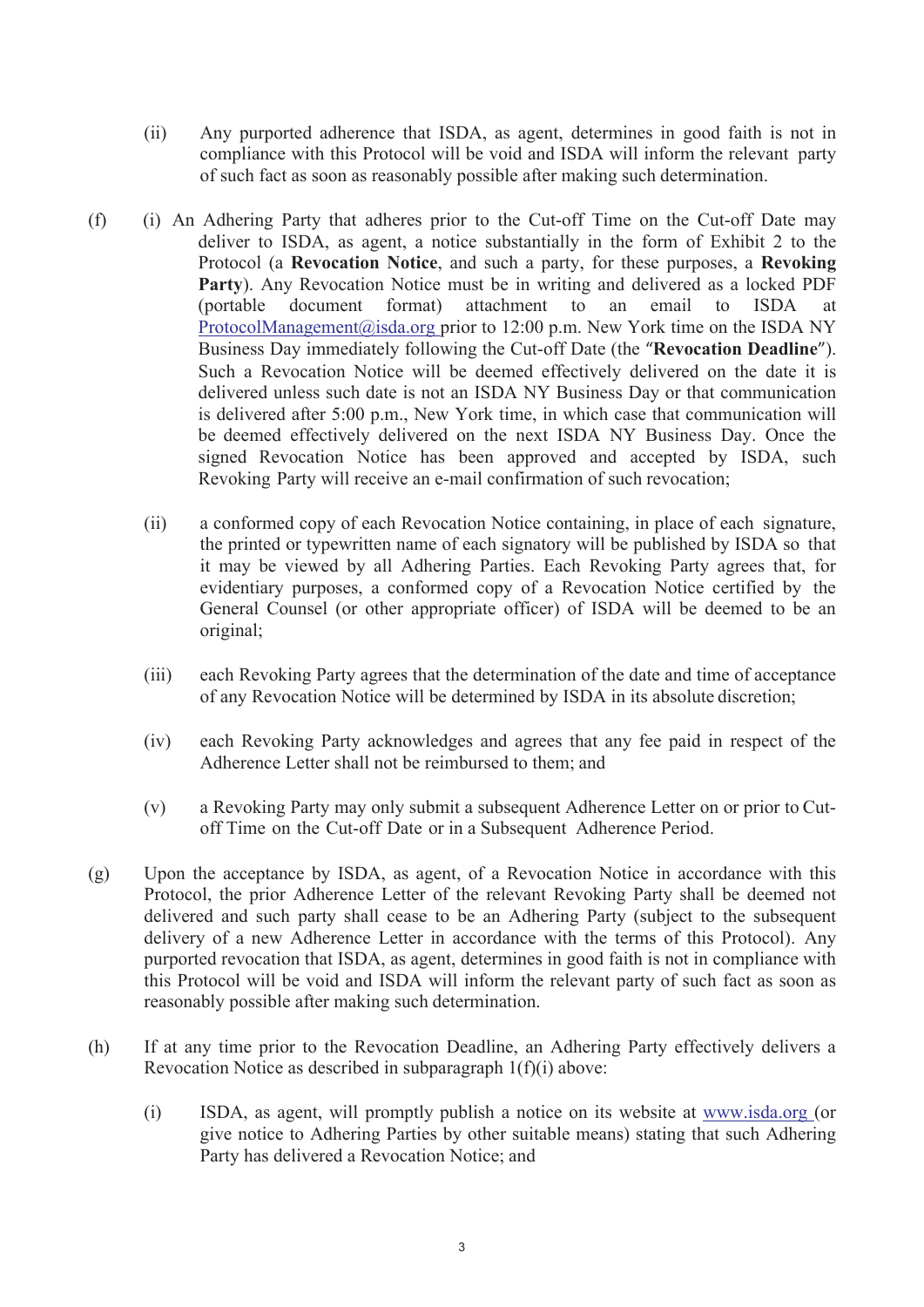(ii) if an Adhering Party effectively delivers a Revocation Notice to ISDA at any time after 5:00 p.m. (New York time) on the ISDA NY Business Day immediately prior to the Revocation Deadline the Cut-off Time and Cut-off Date shall be deemed extended until 12:00 p.m. (New York time) on the ISDA NY Business Day immediately following that Cut-off Date, unless it is no longer possible for the Protocol Effectiveness Condition to be satisfied, in which case the Cut-off Date shall not be further extended.

The application of this paragraph 1(h) may be repeated in respect of any such extended Cutoff Date.

- (i) If ISDA determines in its absolute discretion that market interest justifies reopening adherence to this Protocol, ISDA may designate the first and final day of a subsequent adherence period (a **Subsequent Adherence Period**) by giving no less than two ISDA NY Business Days' notice on its website at [www.isda.org \(](http://www.isda.org/)or by other suitable means), provided that in no event shall the final day [of the](http://www.isda.org/) Subsequent Adherence Period be later than one year after the Cut-off Date. If adherence is reopened:
	- (i) each Adherence Letter effectively delivered on any day during the Subsequent Adherence Period in accordance with the terms of this Protocol shall be deemed to have been effectively delivered;
	- (ii) if ISDA designates a new Implementation Date (the **Subsequent Implementation Date**) to apply in respect of any Credit Derivative Transaction which becomes a Protocol Covered Transaction and in respect of any master confirmation agreement or other documentation which becomes a Protocol Covered Agreement by virtue of adherence by one or more of the parties thereto during the Subsequent Adherence Period, then unless otherwise specified herein, all references herein to the Implementation Date shall be deemed to be references to the Subsequent Implementation Date in relation to such Protocol Covered Transactions and Protocol Covered Agreements only;
	- (iii) each Adhering Party that adheres during the Subsequent Adherence Period acknowledges and agrees that such adherence to this Protocol is irrevocable;
	- (iv) each Adhering Party as of the Cut-off Time on the Cut-off Date shall continue to be an Adhering Party for purposes of the Subsequent Adherence Period without such Adhering Party being required to deliver an Adherence Letter during the Subsequent Adherence Period;
	- (v) no Subsequent Adherence Period shall occur unless the Protocol Effectiveness Condition was satisfied in respect of the initial adherence period; and
	- (vi) there shall be no Protocol Effectiveness Condition during the Subsequent Adherence Period.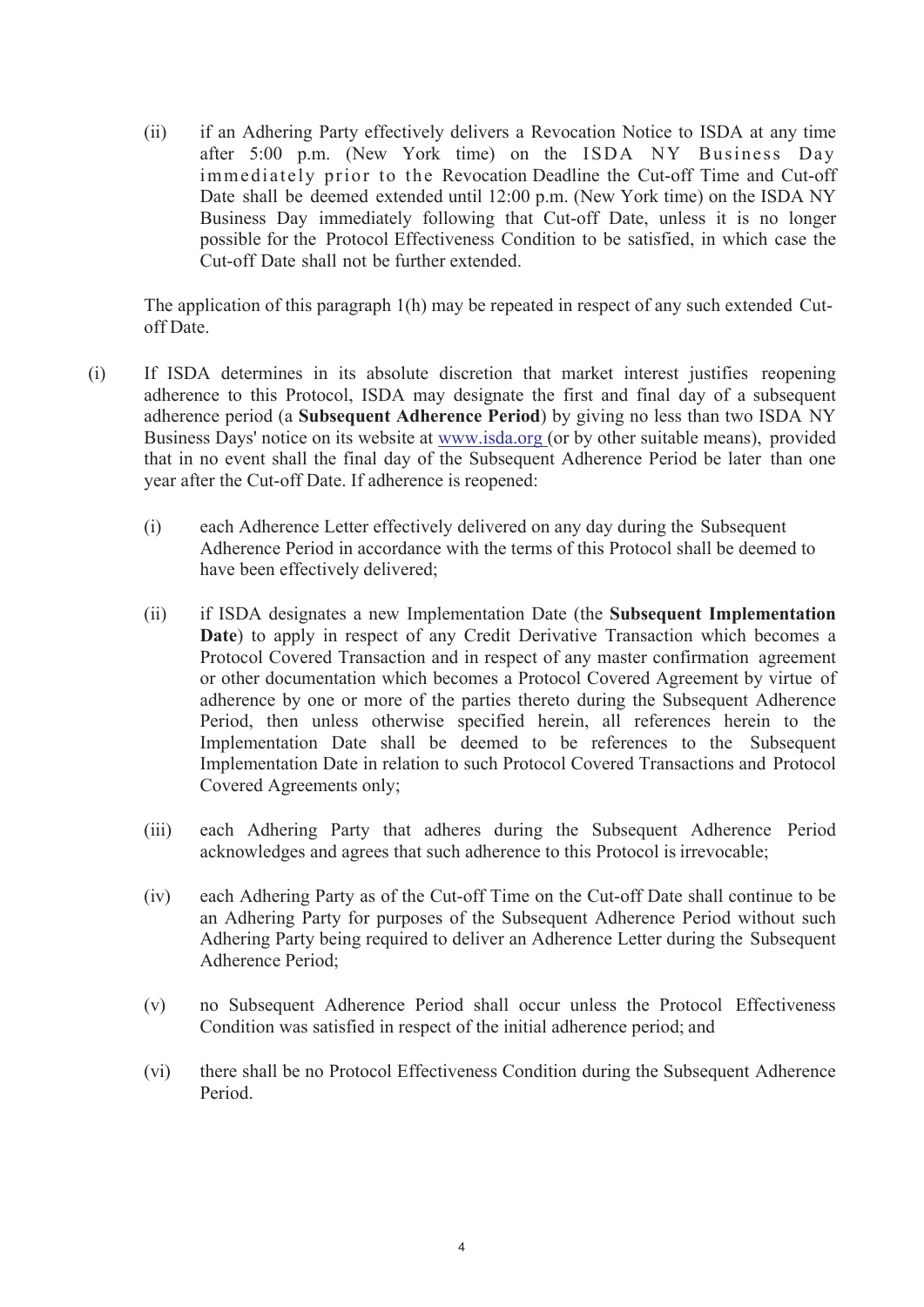## **2. Representations and Agreements**

- (a) Each Adhering Party makes the following representations to each other Adhering Party with which it has entered into a Protocol Covered Transaction or Protocol Covered Agreement on the date that the Protocol Effectiveness Condition is satisfied (provided that for any Adhering Party adhering during the Subsequent Adherence Period, such representations will be made as of the date on which such Adhering Party adheres to this Protocol).
	- (i) *Status.* It is, if relevant, duly organized and validly existing under the laws of the jurisdiction of its organization or incorporation and, if relevant under such laws, in good standing or, if it otherwise represents its status in or pursuant to the Governing Master Agreement, has such status;
	- (ii) *Powers.* It has the power to execute and deliver the Adherence Letter and to perform its obligations under the Adherence Letter and the Governing Master Agreement, in each case as amended by the Adherence Letter and this Protocol, and has taken all necessary action to authorize such execution, delivery and performance;
	- (iii) *No Violation or Conflict.* Such execution, delivery and performance do not violate or conflict with any law applicable to it, any provision of its constitutional documents, any order or judgment of any court or other agency of government applicable to it or any of its assets or any contractual restriction binding on or affecting it or any of its assets;
	- (iv) *Consents.* All governmental and other consents that are required to have been obtained by it with respect to the Adherence Letter and the Governing Master Agreement, in each case as amended by the Adherence Letter and this Protocol, have been obtained and are in full force and effect and all conditions of any such consents have been complied with;
	- (v) *Obligations Binding.* Its obligations under the Adherence Letter and the Governing Master Agreement, in each case as amended by the Adherence Letter and this Protocol, constitute its legal, valid and binding obligations, enforceable in accordance with their respective terms (subject to applicable bankruptcy, reorganization, insolvency, moratorium or similar laws affecting creditors' rights generally and subject, as to enforceability, to equitable principles of general application (regardless of whether enforcement is sought in a proceeding in equity or at law)); and
	- (vi) *Credit Support.* Its adherence to this Protocol and any amendment contemplated by this Protocol will not, in and of itself, adversely affect the enforceability, effectiveness or validity of any obligations owed by it under any Third Party Credit Support Document in respect of its obligations relating to the Governing Master Agreement.
- (b) Each Adhering Party agrees with each other Adhering Party with which it has entered or anticipates entering into a Governing Master Agreement that each of the foregoing representations will be deemed to be a representation for purposes of Section  $5(a)(iv)$  of each such Governing Master Agreement that is an ISDA Master Agreement (or, in the case of a Governing Master Agreement that is not an ISDA Master Agreement, any analogous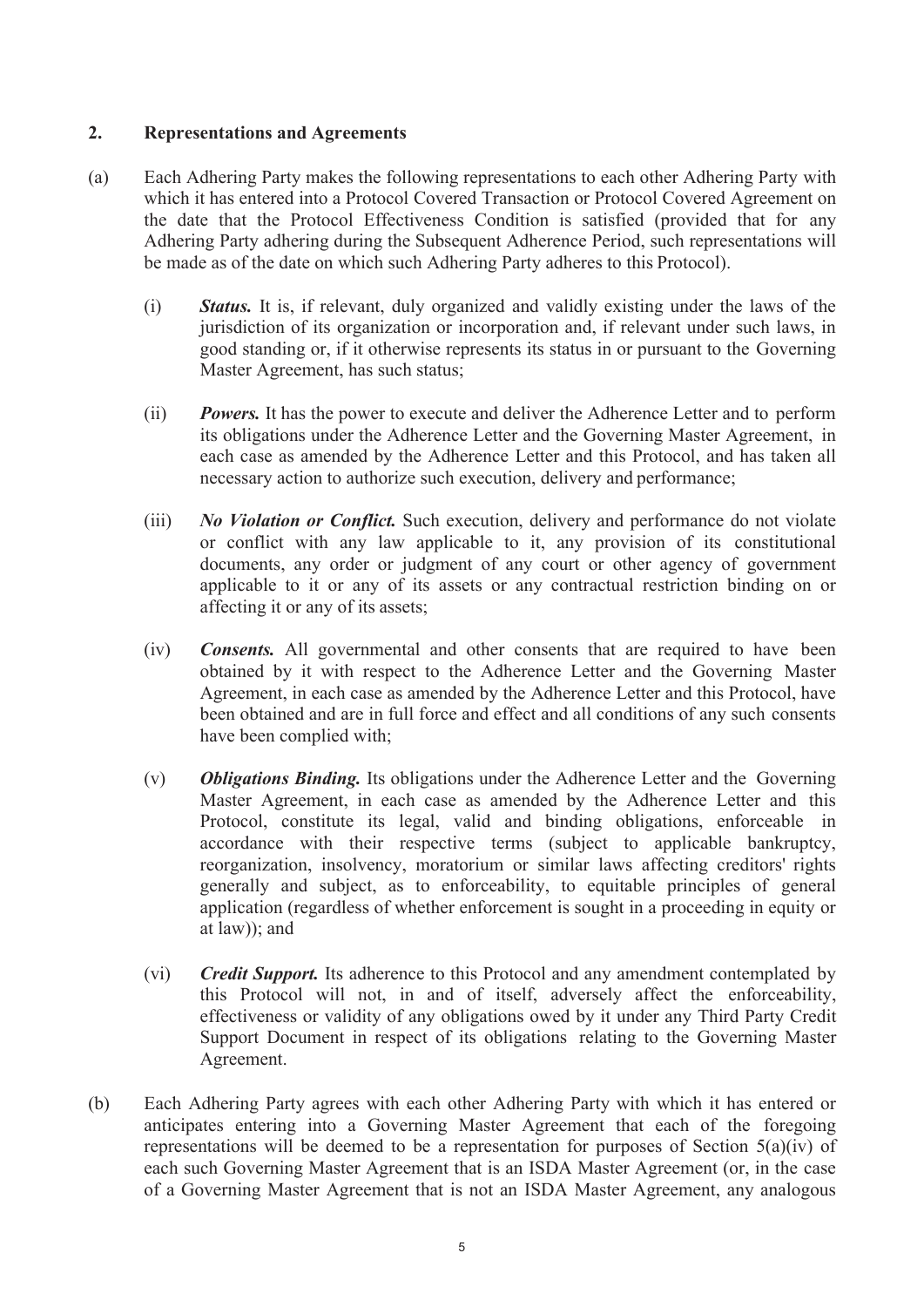provision in such Governing Master Agreement) entered into prior to the Amendment Effective Date between them.

- (c) *Representation and Undertaking in respect of a Protocol Covered Transaction or Protocol Covered Agreement subject to Third Party Credit Support Documents.* With respect to a Protocol Covered Transaction or Protocol Covered Agreement subject to Third Party Credit Support Documents that expressly require the consent, approval, agreement, authorization or other action of a Third Party to be obtained, each Adhering Party whose obligations under such arrangements are secured, guaranteed or otherwise supported by such Third Party represents to each other Adhering Party with which it has entered into such arrangements that it has obtained the consent (including by way of paragraph 2(d) below), approval, agreement, authorization or other action of such Third Party and undertakes that it will, upon demand, deliver evidence of such consent, approval, agreement, authorization or other action to such other Adhering Party.
- (d) *Deemed Third Party Consent*. Each Adhering Party which is also a Third Party in relation to a Third Party Credit Support Document is hereby deemed to have consented to the amendments imposed by this Protocol on all Protocol Covered Transactions and Protocol Covered Agreements which are covered by such Third Party Credit Support Document.

#### **3. Miscellaneous**

#### (a) *Entire Agreement; Restatement; Survival.*

- (i) This Protocol constitutes the entire agreement and understanding of the Adhering Parties with respect to its subject matter and supersedes all oral communication and prior writings (except as otherwise provided herein) with respect thereto. Each Adhering Party acknowledges that in adhering to this Protocol it has not relied on any oral or written representation, warranty or other assurance (except as provided for or referred to elsewhere in this Protocol or in Schedule 1 (*Amendments*) hereto) and waives all rights and remedies which might otherwise be available to it in respect thereof, except that nothing in this Protocol will limit or exclude any liability of an Adhering Party for fraud; and
- (ii) except for any amendment deemed to be made pursuant to this Protocol in respect of any Protocol Covered Transaction or Protocol Covered Agreement, all terms and conditions of each Protocol Covered Transaction and Protocol Covered Agreement will continue in full force and effect in accordance with the provisions of its Confirmation as in effect immediately prior to the Amendment Effective Date. Except as explicitly stated in this Protocol, nothing herein shall constitute a waiver or release of any rights of any Adhering Party under the Documentation for the Protocol Covered Transaction or Protocol Covered Agreement, as applicable. This Protocol will, with respect to its subject matter, survive, and any amendments deemed to be made pursuant to this Protocol will form a part of, each Protocol Covered Transaction and Protocol Covered Agreement between the Adhering Parties notwithstanding Section 9(a) (or in the case of an ISDA Master Agreement that is a 1992 ISDA Master Agreement (Local Currency – Single Jurisdiction), Section 8(a)) of the Governing Master Agreement (or in the case of a Governing Master Agreement that is not an ISDA Master Agreement, any analogous provision in such Governing Master Agreement).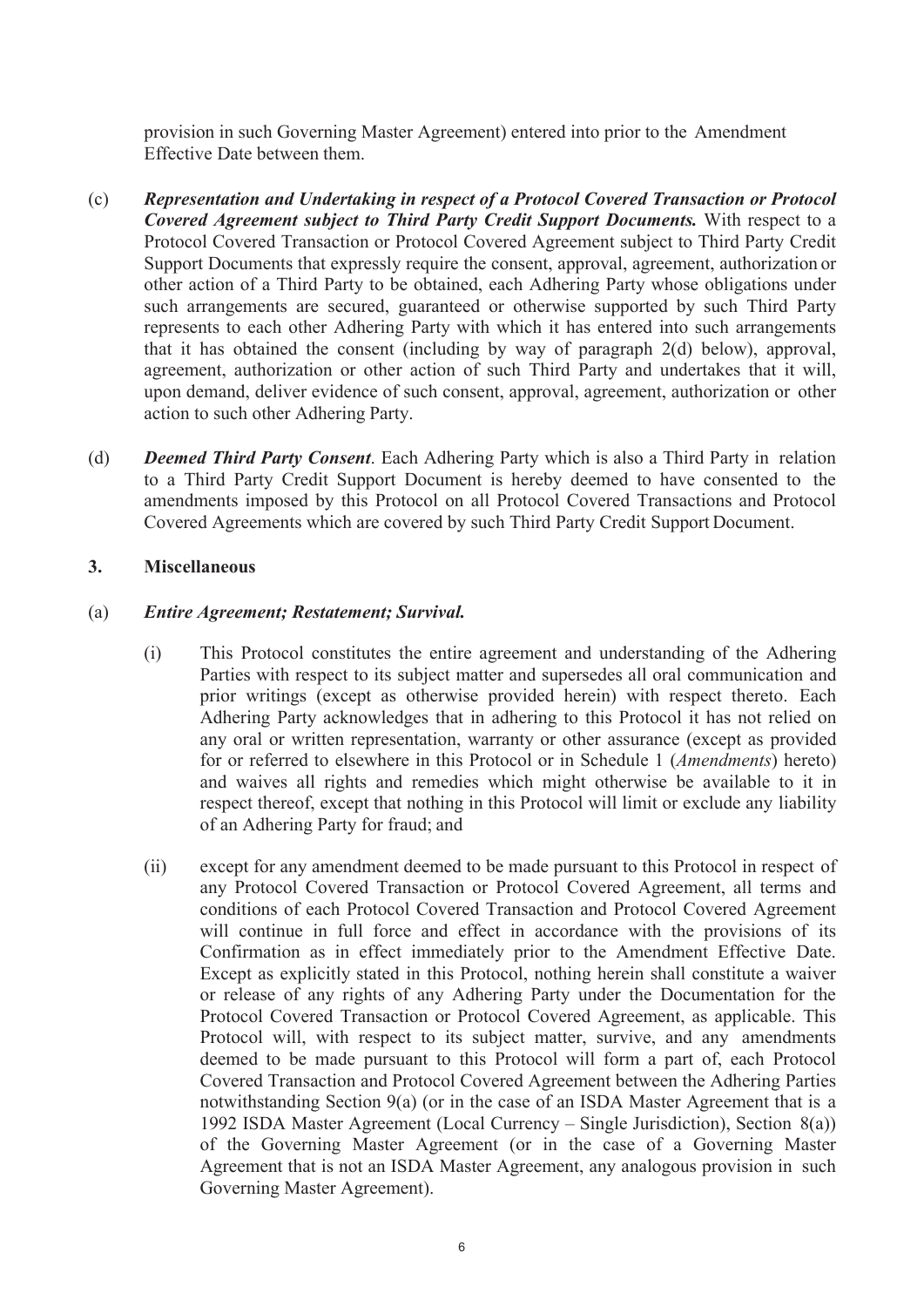- (b) *Amendments.* As between two Adhering Parties, an amendment, modification or waiver in respect of the matters contemplated by this Protocol will only be effective if made in accordance with the terms of the relevant Governing Master Agreement and then only with effect between the parties to the Governing Master Agreement (and in the case of a Legacy Covered Transaction or a Protocol Covered Agreement, will only be effective to amend or override the provisions contained in paragraph 1 of this Protocol and Schedule 1 (*Amendments*) hereto if it expressly refers in writing to this paragraph 3(b) of this Protocol and would otherwise be effective in accordance with Section 9(b) (or in the case of an ISDA Master Agreement that is a 1992 ISDA Master Agreement (Local Currency – Single Jurisdiction), Section 8(b)) of the Governing Master Agreement (or in the case of a Governing Master Agreement that is not an ISDA Master Agreement, any analogous provision in such Governing Master Agreement)).
- (c) *Headings.* The headings used in this Protocol and any Adherence Letter are for convenience of reference only and are not to affect the construction of or to be taken into consideration in interpreting this Protocol, any Adherence Letter or any Revocation Notice.
- (d) *Governing Law.* This Protocol and each Adherence Letter will, as between two Adhering Parties, be governed by and construed in accordance with the laws of the State of New York, without reference to choice of law doctrine, provided that the amendments to each Protocol Covered Transaction and Protocol Covered Agreement shall be governed by and construed in accordance with the law specified to govern that Protocol Covered Transaction or Protocol Covered Agreement, as applicable, and otherwise in accordance with the applicable choice of law doctrine.

## (e) *Party Agreed Exclusions.*

- (i) Adhering Parties may agree by separate bilateral agreement(s) (including, for the avoidance of doubt, in the relevant Confirmation(s)) that one or more specified Credit Derivative Transactions entered into between them shall not be Protocol Covered Transactions for purposes of this Protocol (each such Credit Derivative Transaction, a **Party Agreed Excluded Transaction**); and
- (ii) Adhering Parties may agree by separate bilateral agreement(s) that one or more specified Covered MCAs entered into between them shall not be Protocol Covered Agreements for purposes of this Protocol (each such Covered MCA, a **Party Agreed Excluded MCA**). Any Credit Derivative Transaction documented under a Party Agreed Excluded MCA shall be deemed to be a Party Agreed Excluded Transaction until otherwise agreed by separate bilateral agreement.

## (f) *Ability of an Agent to Adhere to this Protocol on Behalf of a Client and to Revoke such Adherence.*

- (i) An Agent may adhere to this Protocol:
	- (A) on behalf of all Clients represented by such Agent (in which case such Agent need not identify each Client in its Adherence Letter);
	- (B) on behalf of Clients represented by such Agent that are specifically named or identified in the Adherence Letter or an attachment thereto; or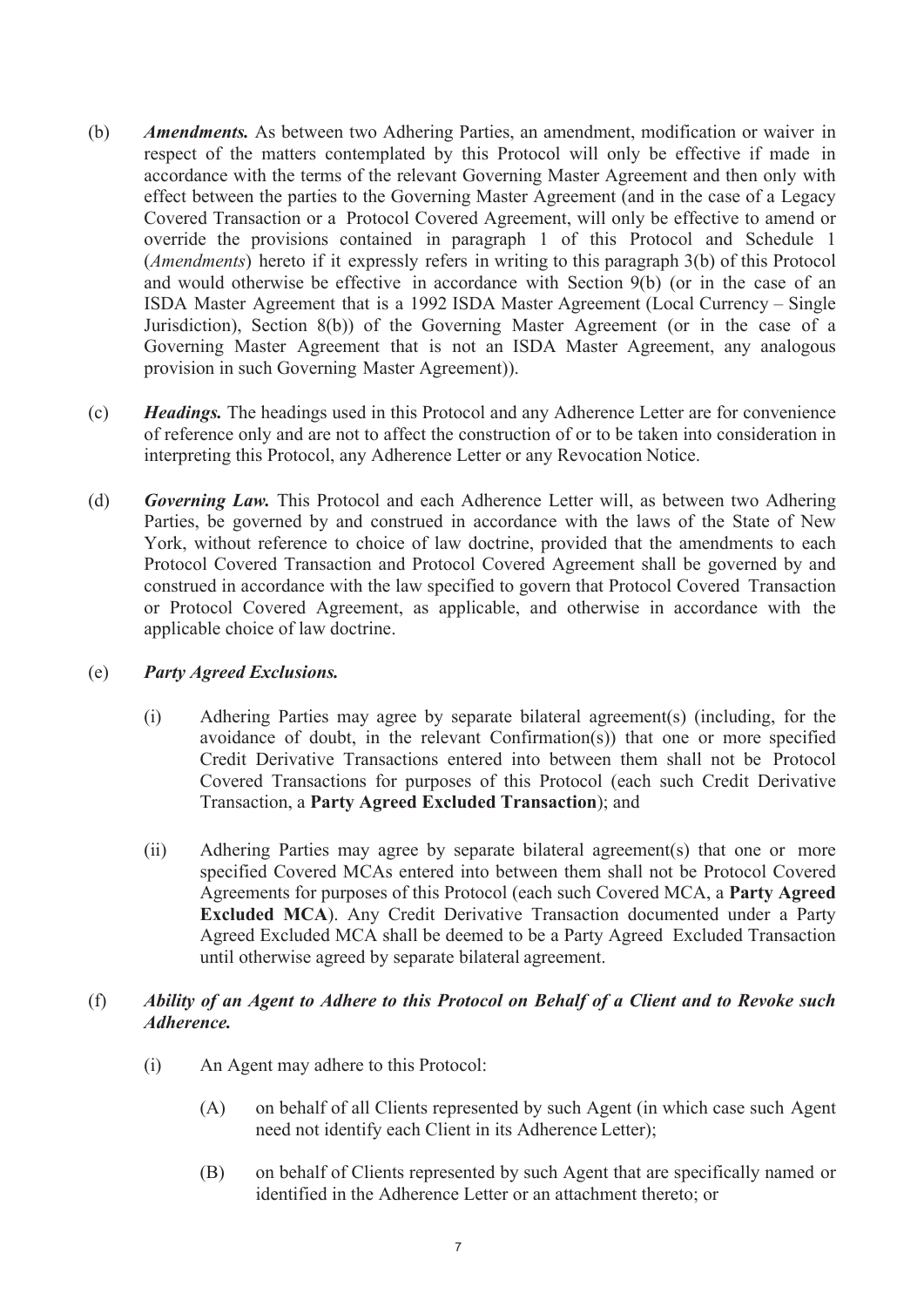(C) on behalf of all Clients represented by such Agent, except any Client that the Agent and an Adhering Party that has entered into a Protocol Covered Transaction or Protocol Covered Agreement with such Client agree bilaterally will not be covered by this Protocol,

provided, in each case, that such adherence shall only be effective with respect to Protocol Covered Transactions and Protocol Covered Agreements entered into by such Agent on behalf of such Clients;

- (ii) where an Agent adheres to this Protocol on behalf of a Client by executing and delivering an Adherence Letter on behalf of such Client in accordance with paragraph 1 and this paragraph 3(f), references to the Adhering Party for purposes of this Protocol and Schedule 1 (*Amendments*) hereto and the Adherence Letter shall be interpreted to refer to such Client; and
- (iii) where an Agent has adhered to this Protocol on behalf of one or more Clients by delivering an Adherence Letter on behalf of such Client(s) in accordance with paragraph 1 and this paragraph 3(f), the Agent may revoke such adherence by delivery of a Revocation Notice in accordance with paragraph 1 and references to the Adhering Party for the purposes of this Protocol (including in Schedule 1 (*Amendments*) hereto) and the Revocation Notice shall be interpreted to refer to each such Client. A Revocation Notice delivered by an Agent (other than on its own behalf) must relate to all Clients that became Adhering Parties pursuant to the delivery of the related Adherence Letter and not some only.
- (g) *Ability of the Relevant Credit Derivatives Determinations Committee to Interpret or Amend Protocol Terms.* Each Adhering Party agrees and acknowledges that if the relevant Credit Derivatives Determinations Committee Resolves pursuant to the DC Rules:
	- (i) a question of interpretation regarding the provisions of this Protocol (including, without limitation, the definition of Protocol Covered Transaction or Protocol Covered Agreement and any of the amendments contemplated by Schedule 1 (*Amendments*) hereto), such Resolution shall be binding on each Adhering Party; and
	- (ii) to amend the provisions of Schedule 1 (*Amendments*) hereto in order to correcterrors or otherwise give effect to the purpose of the Additional Provisions and this Protocol in respect of any Protocol Covered Transaction or Protocol Covered Agreement, each such amendment shall be deemed to take effect in the manner prescribed by the relevant Credit Derivatives DeterminationsCommittee.

## **4. Definitions**

As used in this Protocol, **Confirmation**, **Credit Support Document** and **Transaction** each has the meaning given to such term in the related Governing Master Agreement. Each capitalized term used in this Protocol or Schedule 1 (*Amendments*) hereto but not defined herein has the meaning given to such term in the 2014 ISDA Credit Derivatives Definitions as published by ISDA (the **2014 Definitions**) or the Updated 2003 Definitions, as applicable.

References in this Protocol and Schedule 1 (*Amendments*) hereto to the following terms have the meaning indicated below: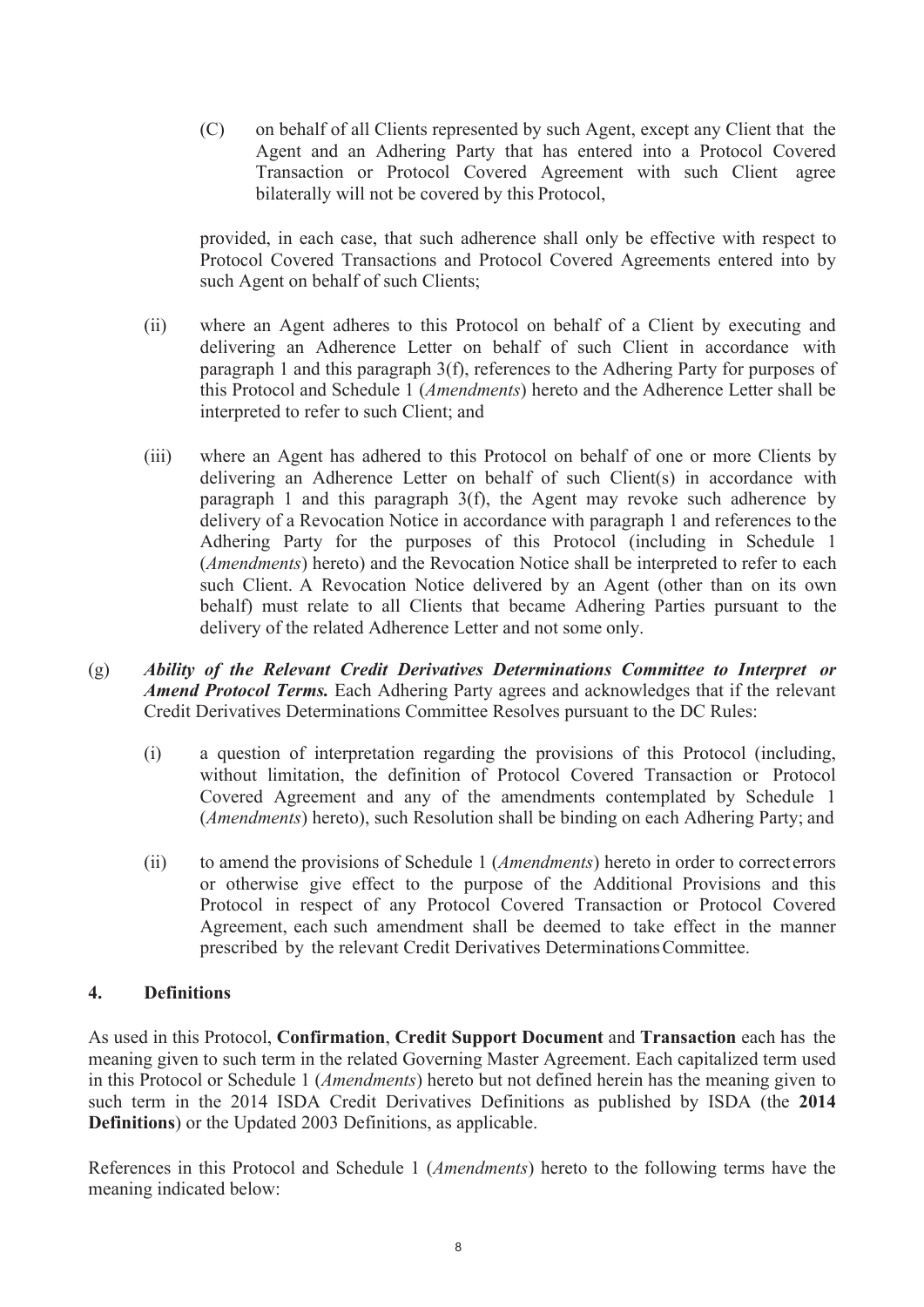**Adherence Letter** has the meaning specified in the second paragraph of this Protocol.

**Adhering Party** has the meaning specified in paragraph 1(a) of this Protocol.

**Affected Portion** means the portion, if any, of a Credit Derivative Transaction attributable to a Covered Entity.

**Agent** means an entity that enters into a Protocol Covered Transaction or Protocol Covered Agreement and executes and delivers an Adherence Letter or Revocation Notice with respect to this Protocol on behalf of, and as agent for, one or more clients, investors, funds, accounts and/or other principals.

**Amendment Effective Date** means, if the Protocol Effectiveness Condition issatisfied:

- (a) in the case of a Protocol Covered Agreement or a Protocol Covered Transaction (other than a Legacy Risk Covered Index Transaction), the Implementation Date; and
- (b) in the case of a Protocol Covered Transaction that is a Legacy Risk Covered Index Transaction, the later of (i) the Implementation Date and (ii) the Trade Date or Swaption Trade Date, as applicable, of such Protocol Covered Transaction.

For the avoidance of doubt, no Amendment Effective Date shall occur unless and until the Protocol Effectiveness Condition is satisfied.

**Client** means a client, investor, fund, account and/or other principal on whose behalf an Agent acts.

#### **Covered MCA** means:

- (a) a master confirmation agreement in substantially the form of the 2004 Sovereign Master Credit Derivative Confirmation Agreement as published by ISDA, or any version of a template which has been superseded by the foregoing; or
- (b) any other master confirmation that has a similar effect or purpose to any of the master confirmation agreements referred to in sub-paragraph (a) above,

in each case which incorporates the Updated 2003Definitions or the 2014 Definitions.

**Covered Entity** means each of the entities listed in Appendix 1 of the Additional Provisions.

**Credit Derivative Transaction** means any credit derivative transaction, the Documentation evidencing which incorporates the Updated 2003 Definitions or the 2014 Definitions.

**Cut-off Date** has the meaning specified in paragraph 1(b) of this Protocol.

**Cut-off Time** has the meaning specified in paragraph 1(b) of this Protocol.

**Documentation** means the Governing Master Agreement, Standard Terms Supplement (or master confirmation, general terms confirmation, letter agreement or any document analogous thereto) and Confirmation (or transaction supplement or any document analogous thereto) relating to a Protocol Covered Transaction or Protocol Covered Agreement, as amended, supplemented, varied or modified as at the Amendment EffectiveDate.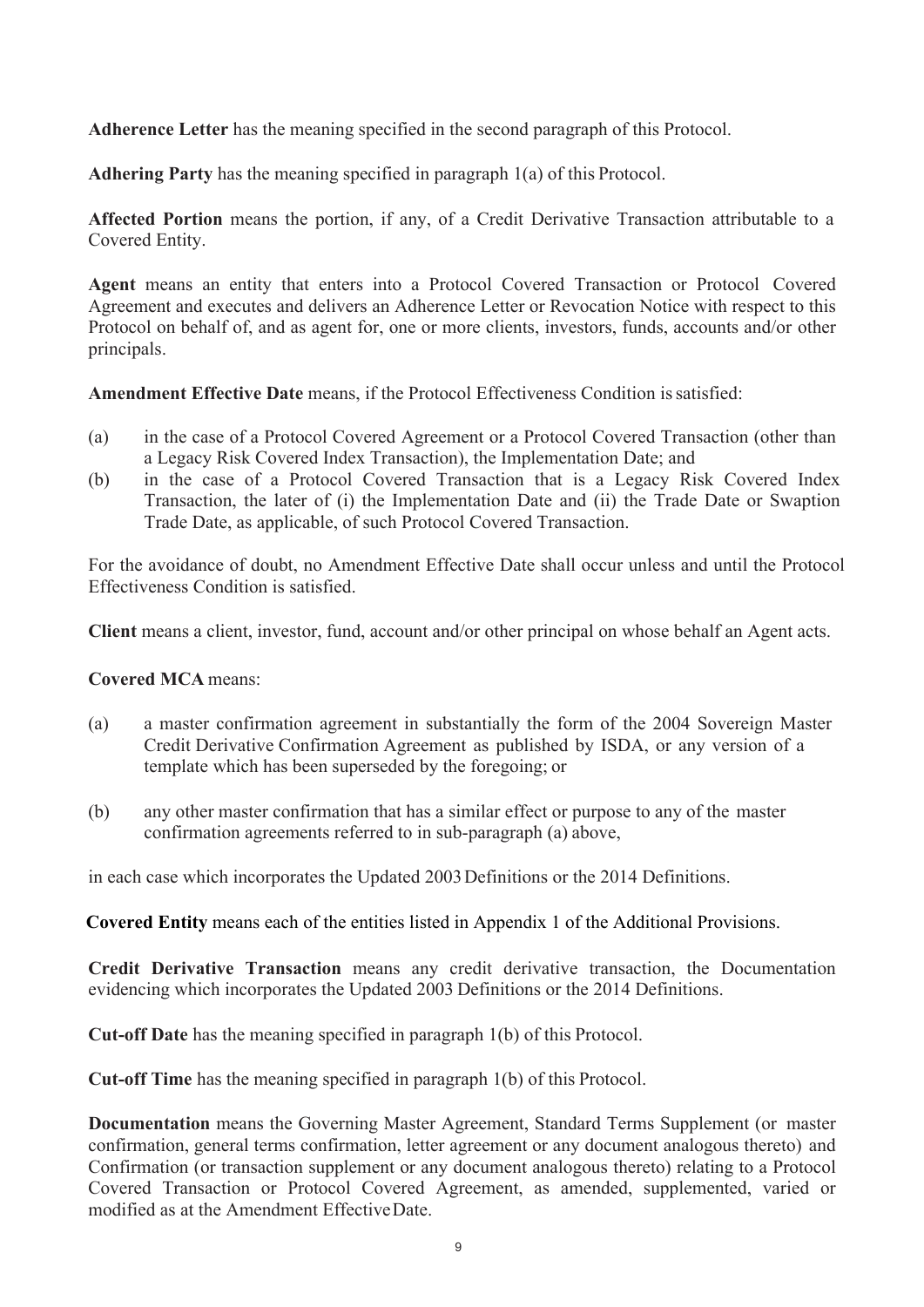**Excluded Transaction** means a Party Agreed Excluded Transaction, a Reference Obligation Only Trade or a Loan Only Transaction.

**Governing Master Agreement** means, in respect of a Protocol Covered Transaction or a Protocol Covered Agreement, the ISDA Master Agreement or other form of master agreement governing such Protocol Covered Transaction or Protocol Covered Agreement and of which such Protocol Covered Transaction or Protocol Covered Agreement forms part, whether executed by the parties thereto or incorporated by reference in the Documentation relating to such Protocol Covered Transaction or Protocol Covered Agreement.

**Implementation Date** means the later of (a) April 25, 2022 and (b) the second ISDA NY Business Day after any Revocation Deadline which is deemed to arise pursuant to the terms of this Protocol.

**ISDA Master Agreement** means any of the following: (a) the 2002 ISDA Master Agreement; (b) the 1992 ISDA Master Agreement (Multicurrency – Cross Border); (c) the 1992 ISDA Master Agreement (Local Currency – Single Jurisdiction); (d) the 1987 ISDA Interest Rate and Currency Exchange Agreement; and (e) the 1987 ISDA Interest Rate Swap Agreement.

**ISDA NY Business Day** means any day on which (a) commercial banks and foreign exchange markets are generally open to settle payments in New York and (b) ISDA's New York office is open.

**Legacy Covered Transaction** means any Protocol Covered Transaction with a Trade Date, Swaption Trade Date or Novation Trade Date, as applicable, that is prior to the Implementation Date.

**Legacy Risk Covered Index Transaction** means a Covered Index Transaction referencing a CDX index or iTraxx® index (a) which has an index annex date, index roll date or index effective date (or analogous date) that is prior to the Implementation Date and (b) with Documentation that does not incorporate the Additional Provisions.

**Loan Only Transaction** means a Credit Derivative Transaction in respect of which "Loan" is specified as the only Deliverable Obligation Category or a Credit Derivative Transaction pursuant to which the Reference Obligations (which are required to be Loans) and certain other Loans (or Borrowed Money obligations other than Bonds) are the only Deliverable Obligations.

**Party Agreed Excluded MCA** has the meaning specified in paragraph 3(e) of this Protocol.

**Party Agreed Excluded Transaction** has the meaning specified in paragraph 3(e) of this Protocol.

**Protocol Covered Agreement** means any Covered MCA:

- (a) in respect of which each of the parties is an Adhering Party; and
	- (1) that is entered into prior to the Implementation Date, provided that: any Covered MCA that is a Party Agreed Excluded MCA shall not be a Protocol Covered Agreement; and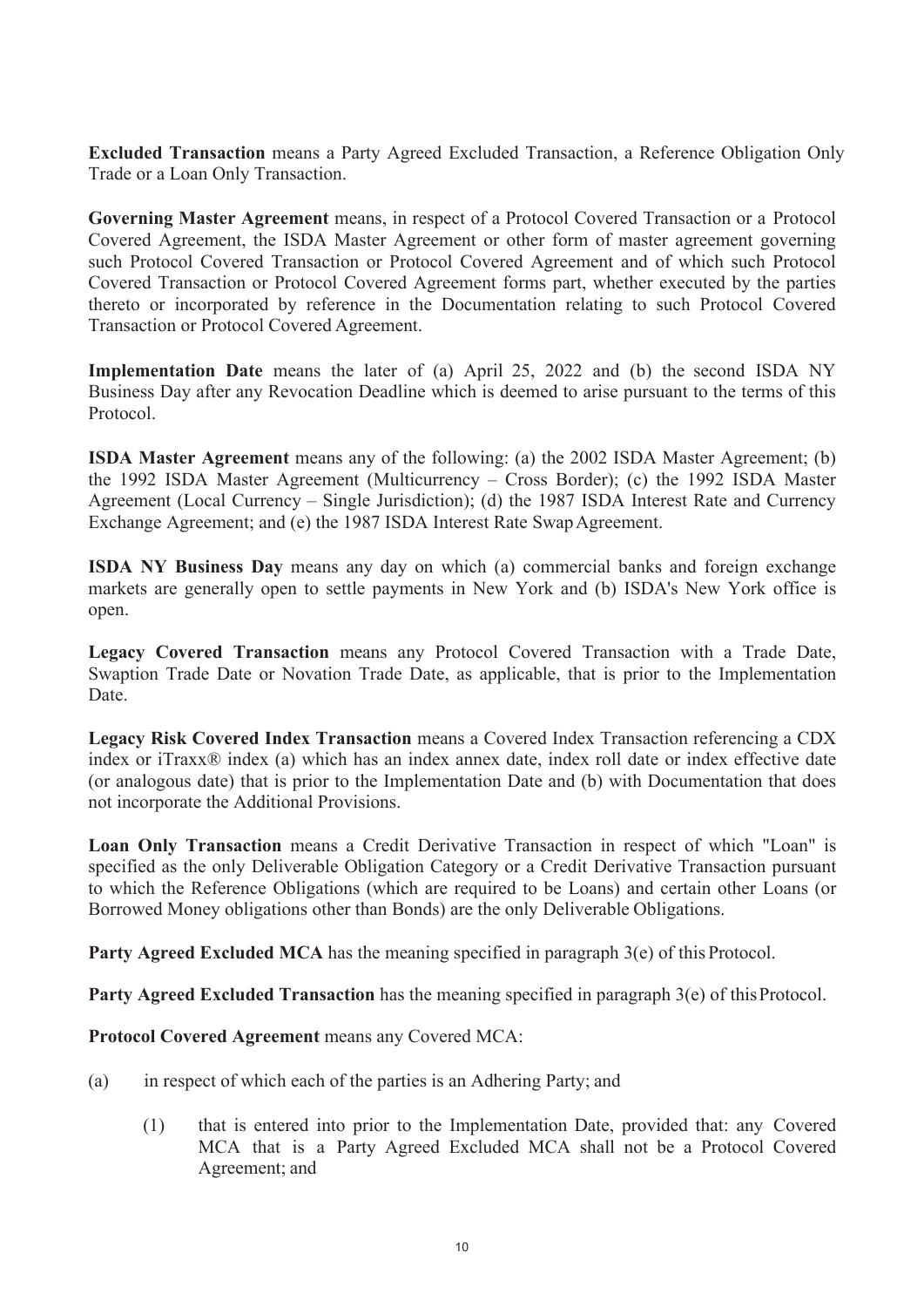- $(2)$  if:
	- (i) any consent, approval, agreement, authorization or other action of any Third Party is expressly required, under the terms of a Third Party Credit Support Document or Governing Master Agreement relating to such Covered MCA, to amend or otherwise modify such Covered MCA;
	- (ii) such Third Party Credit Support Document or such Governing Master Agreement includes express terms to the effect that any amendment or modification of such Covered MCA without the consent, approval, agreement, authorization or other action of any such Third Party would void, impair or otherwise adversely affect existing or future obligations owed under such Third Party Credit Support Document; or
	- (iii) such Covered MCA, if amended or modified in accordance with this Protocol without the consent, approval, agreement, authorization or other action of any such Third Party would void, impair or otherwise adversely affect existing or future obligations owed under such Third Party Credit Support Document,

then such Covered MCA shall not be a Protocol Covered Agreement unless such consent, approval, agreement, authorization or other action has been obtained or is deemed to have been given under paragraph 2(d) above.

#### **Protocol Covered Transaction** means:

- (a) any Credit Derivative Transaction that is a Covered Index Transaction, a Covered Swaption Transaction or a Covered Non-Swaption Transaction (each, as defined in Schedule 2 (*Transaction Definitions*) herein) in respect of which:
	- (i) each of the parties is an Adhering Party;
	- (ii) either (A) the Trade Date or, in respect of a Covered Swaption Transaction (as defined in Schedule 2 (*Transaction Definitions*) herein), the Swaption Trade Date, or, in respect of a Novation Transaction (as defined in Schedule 2 (*Transaction Definitions*) herein), the Novation Trade Date, is prior to, but excluding, the Implementation Date; or (B) only in respect of a Legacy Risk Covered Index Transaction, the Trade Date, or in respect of a Legacy Risk Covered Index Transaction that is a Covered Swaption Transaction (as defined in Schedule 2 (*Transaction Definitions*) herein), the Swaption Trade Date, is on or after the Implementation Date;
	- (iii) the Scheduled Termination Date or, in respect of a Covered Swaption Transaction, the Expiration Date (as defined in such Covered Swaption Transaction), is on or after the Implementation Date;
	- (iv) no Event Determination Date (as defined in the Documentation relating to such Credit Derivative Transaction) has occurred prior to the Implementation Date;
	- (v) no Early Termination Date (as defined in the Governing Master Agreement relating to such Credit Derivative Transaction, or in the case of a Governing Master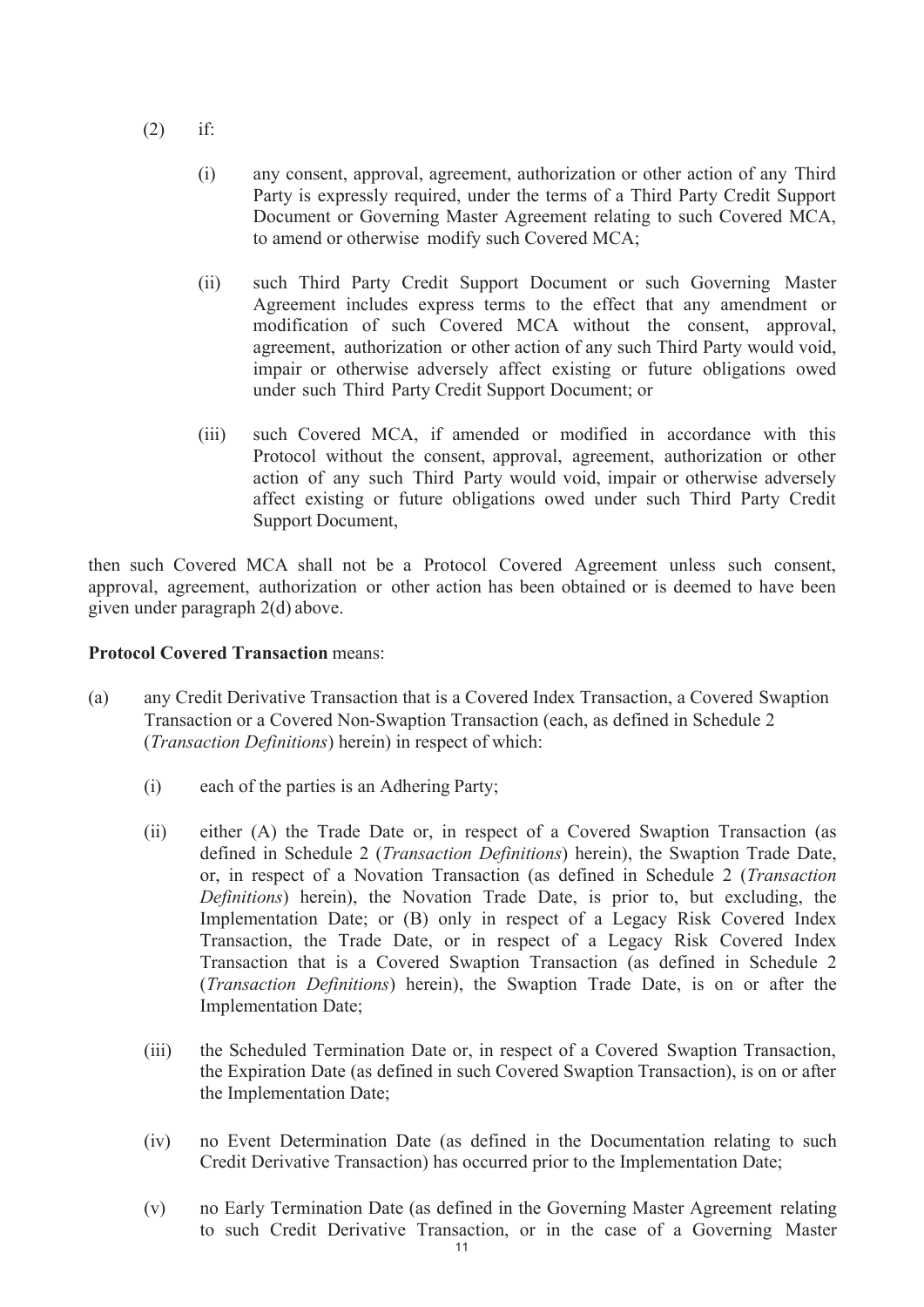Agreement which is not an ISDA Master Agreement, any event analogous thereto) in respect of the relevant Credit Derivative Transaction has occurred or been effectively designated under the Governing Master Agreement prior to the Implementation Date; and

(vi) a Reference Entity is a Covered Entity,

provided that:

- (1) subject to clause (2) below, any Transaction that is an Excluded Transaction shall not be a Protocol Covered Transaction;
- (2) in respect of any Credit Derivative Transaction that relates to more than one Reference Entity, only the Affected Portion of such Credit Derivatives Transaction shall be deemed to be a Protocol Covered Transaction and the remaining portion of such Credit Derivative Transaction shall be deemed to be excluded from this Protocol; and
- (3) if:
	- (i) any consent, approval, agreement, authorization or other action of any Third Party is expressly required, under the terms of a Third Party Credit Support Document or Governing Master Agreement relating to such Credit Derivative Transaction, to amend or otherwise modify such Credit Derivative Transaction;
	- (ii) such Third Party Credit Support Document or such Governing Master Agreement includes express terms to the effect that any amendment or modification of such Credit Derivative Transaction without the consent, approval, agreement, authorization or other action of any such Third Party would void, impair or otherwise adversely affect existing or future obligations owed under such Third Party Credit Support Document; or
	- (iii) such Credit Derivative Transaction, if amended or modified in accordance with this Protocol without the consent, approval, agreement, authorization or other action of any such Third Party would void, impair or otherwise adversely affect existing or future obligations owed under such Third Party Credit Support Document,

then such Credit Derivative Transaction shall not be a Protocol Covered Transaction unless such consent, approval, agreement, authorization or other action has been obtained or is deemed to have been given under paragraph 2(d) above.

**Protocol Effectiveness Condition** means a condition that shall be satisfied if ISDA (a) determines that, as of the Revocation Deadline, not less than seven Reference Banks are Adhering Parties and (b) publishes a notice of such determination on its website at [www.isda.org \(](http://www.isda.org/)or by other suitable means).

**Reference Bank** means each Global Dealer Voting Member or Regional Dealer Voting Member as determined for the "List Review Date" on the Cut-off Date (in each case, as defined in the DC Rules).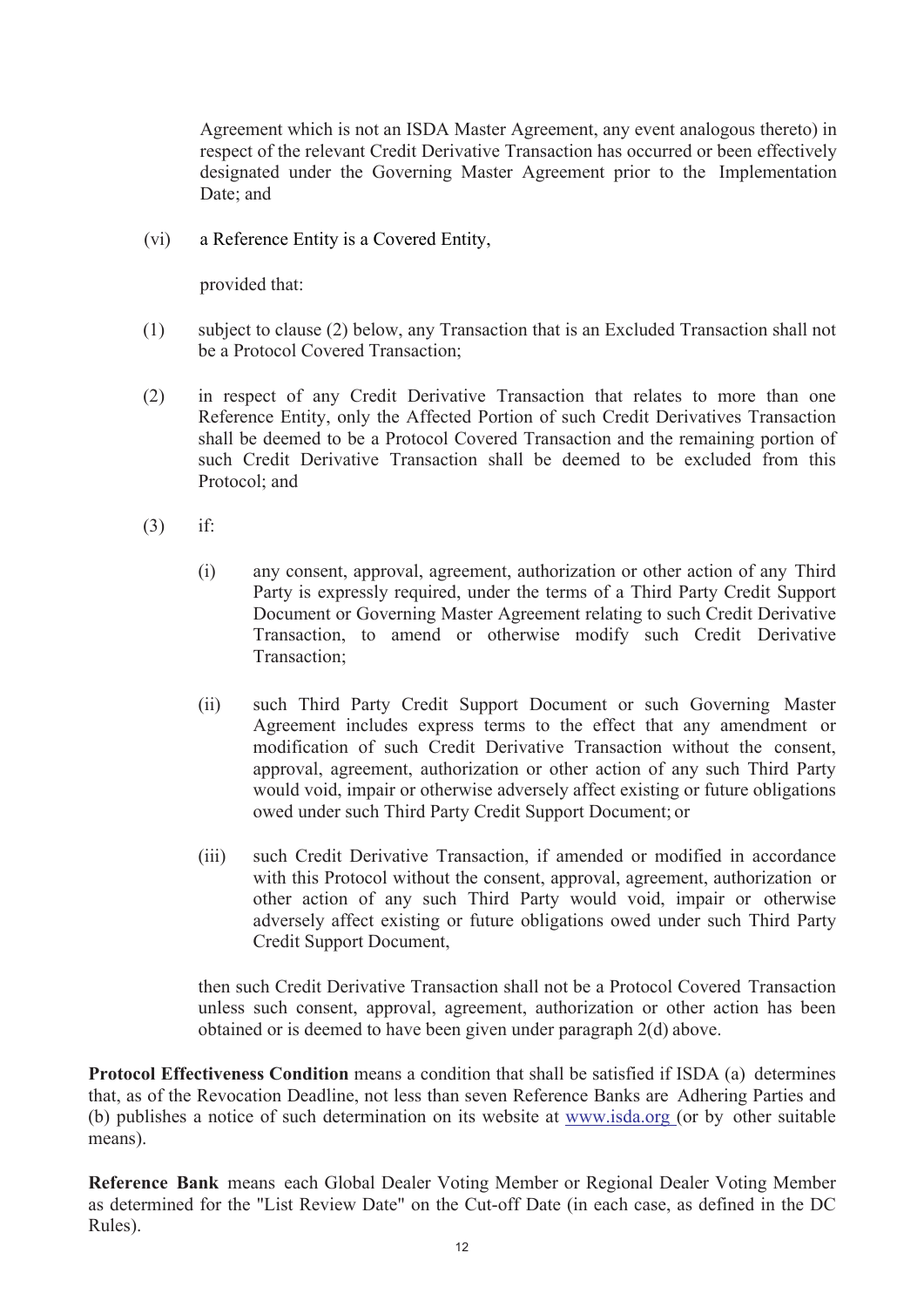**Reference Obligation Only Trade means** a Reference Obligation Deliverable Transaction in respect of which "Reference Obligations Only" is specified as the Obligation Category and the Deliverable Obligation Category in the related Confirmation.

**Revocation Deadline** has the meaning specified in paragraph 1(f) of this Protocol.

**Revocation Notice** has the meaning specified in paragraph 1(f) of this Protocol.

**Revoking Party** has the meaning specified in paragraph 1(f) of this Protocol.

**Standard Terms Supplement** means, in relation to a Protocol Covered Transaction between two Adhering Parties, the standard terms supplement published by ISDA, IHS Markit Ltd., International Index Company Limited, CDS IndexCo LLC, any analogous institution or any successor or predecessor thereto and incorporated by reference into the relevant Confirmation.

**Subsequent Adherence Period** has the meaning specified in paragraph 1(i) of this Protocol.

**Subsequent Implementation Date** has the meaning specified in paragraph 1(i) of thisProtocol.

**Swaption** means an option to enter into an Underlying CDS that references one, or more than one Reference Entity.

**Third Party** means in relation to an agreement supported by a Third Party Credit Support Document, any party to such Third Party Credit Support Document other than either of the Adhering Parties which are parties to the agreement.

**Third Party Credit Support Document** means, with respect to an Adhering Party and either a Protocol Covered Transaction or a Protocol Covered Agreement, any Credit Support Document (or other document which by its terms secures, guarantees or otherwise supports such Adhering Party's obligations under the Protocol Covered Transaction or Protocol Covered Agreement, as applicable) which is executed by one or more Third Parties (whether or not an Adhering Party is a party thereto), whether or not such document is specified as a Credit Support Document in the Governing Master Agreement, Protocol Covered Transaction or Protocol Covered Agreement, as applicable.

**Transaction Supplement** means a supplementary Confirmation relating to a Covered MCA which relates to a particular Credit Derivative Transaction or Credit Derivative Transactionsthereunder.

**Underlying CDS** means, in respect of a Single Name Swaption or Portfolio Swaption, the underlying Credit Derivative Transaction to which the relevant unexercised option relates.

**Updated 2003 Definitions** means the 2003 ISDA Credit Derivatives Definitions as supplemented by the 2009 ISDA Credit Derivatives Determinations Committees, Auction Settlement and Restructuring Supplement published on July 14, 2009 and/or the 2009 ISDA Credit Derivatives Determinations Committees and Auction Settlement Supplement published on March 12, 2009.

**Additional Provisions** means the "Additional Provisions for Certain Russian Entities: Excluded Obligations and Excluded Deliverable Obligations" published by ISDA on March 25, 2022.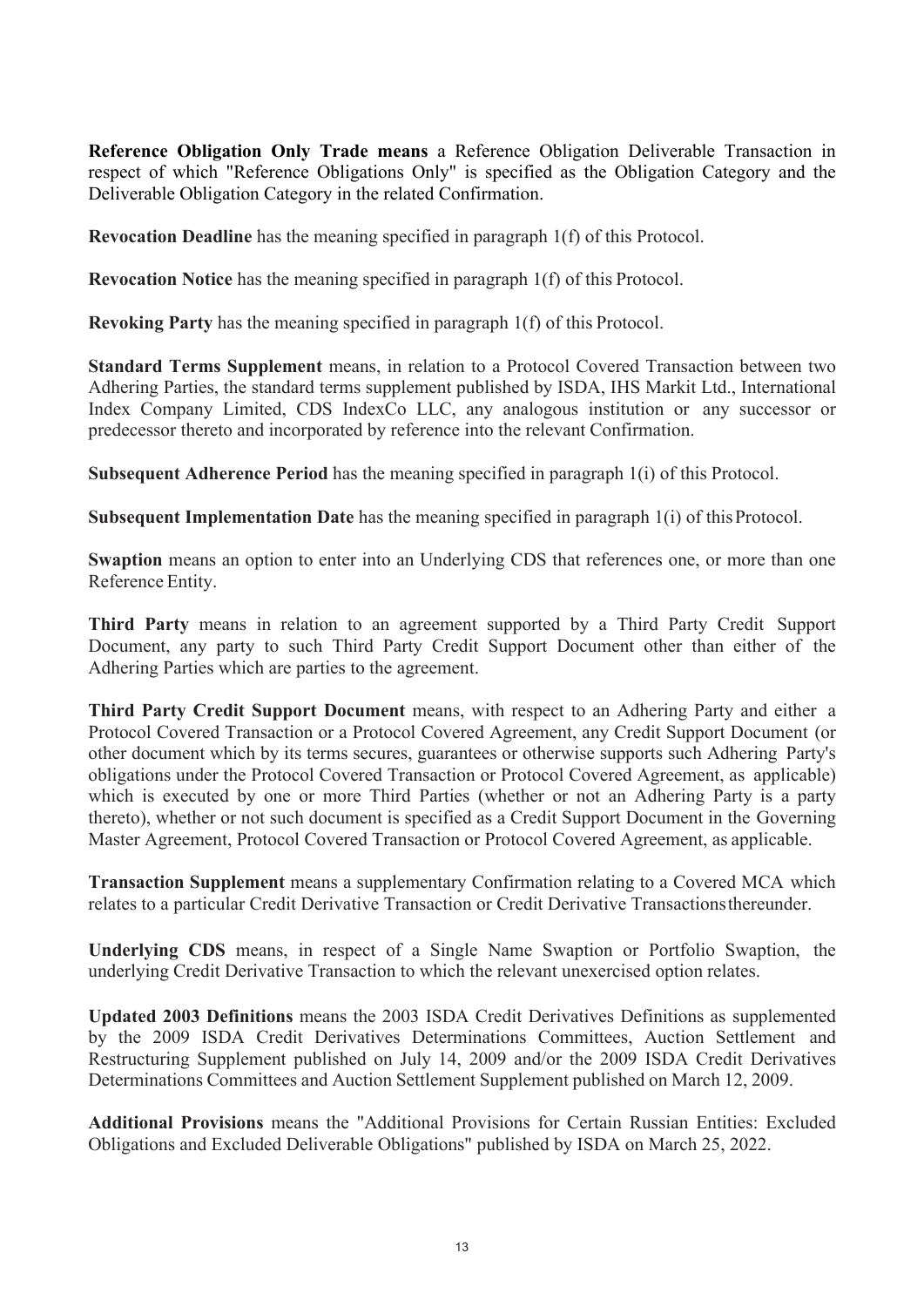## **EXHIBIT 1 to the ISDA 2022 Russia Additional Provisions Protocol**

## **Form of Adherence Letter**

## **[Letterhead of AdheringParty]**

**[Date]**

## **International Swaps and Derivatives Association, Inc.**

Dear Sirs,

## **ISDA 2022 Russia Additional Provisions Protocol - Adherence**

The purpose of this letter is to confirm our adherence to the ISDA 2022 Russia Additional Provisions Protocol, as published by the International Swaps and Derivatives Association, Inc. on March 29, 2022 (the **Protocol**). This letter constitutes, as between each other Adhering Party and us, an Adherence Letter as referred to in the Protocol. The definitions and provisions contained in the Protocol are incorporated into this Adherence Letter, which will supplement and form part of each Protocol Covered Transaction and Protocol Covered Agreement (now or in the future) entered into between us and each other Adhering Party.

## **1. Specified Terms**

As between each other Adhering Party and us, the amendments in Schedule 1 (*Amendments*) of the Protocol shall apply to each Protocol Covered Transaction and Protocol Covered Agreement to which we are a party in accordance with the terms of the Protocol and this Adherence Letter.

## **2. Appointment as Agent and Release**

We hereby appoint ISDA as our agent for the limited purposes of the Protocol and accordingly we waive any rights and hereby release ISDA from any claims, actions or causes of action whatsoever (whether in contract, tort or otherwise) arising out of or in any way relating to this Adherence Letter or our adherence to the Protocol or any actions contemplated as being required byISDA.

**3.** DTCC Account Number

For purposes of electronic matching and counterparty recognition, our DTCC Account Number is as follows, but you understand and agree that our failure to provide any such details pursuant to this Adherence Letter will not affect the legal validity and binding nature of the Protocol with respect to us.

DTCC Account Number:1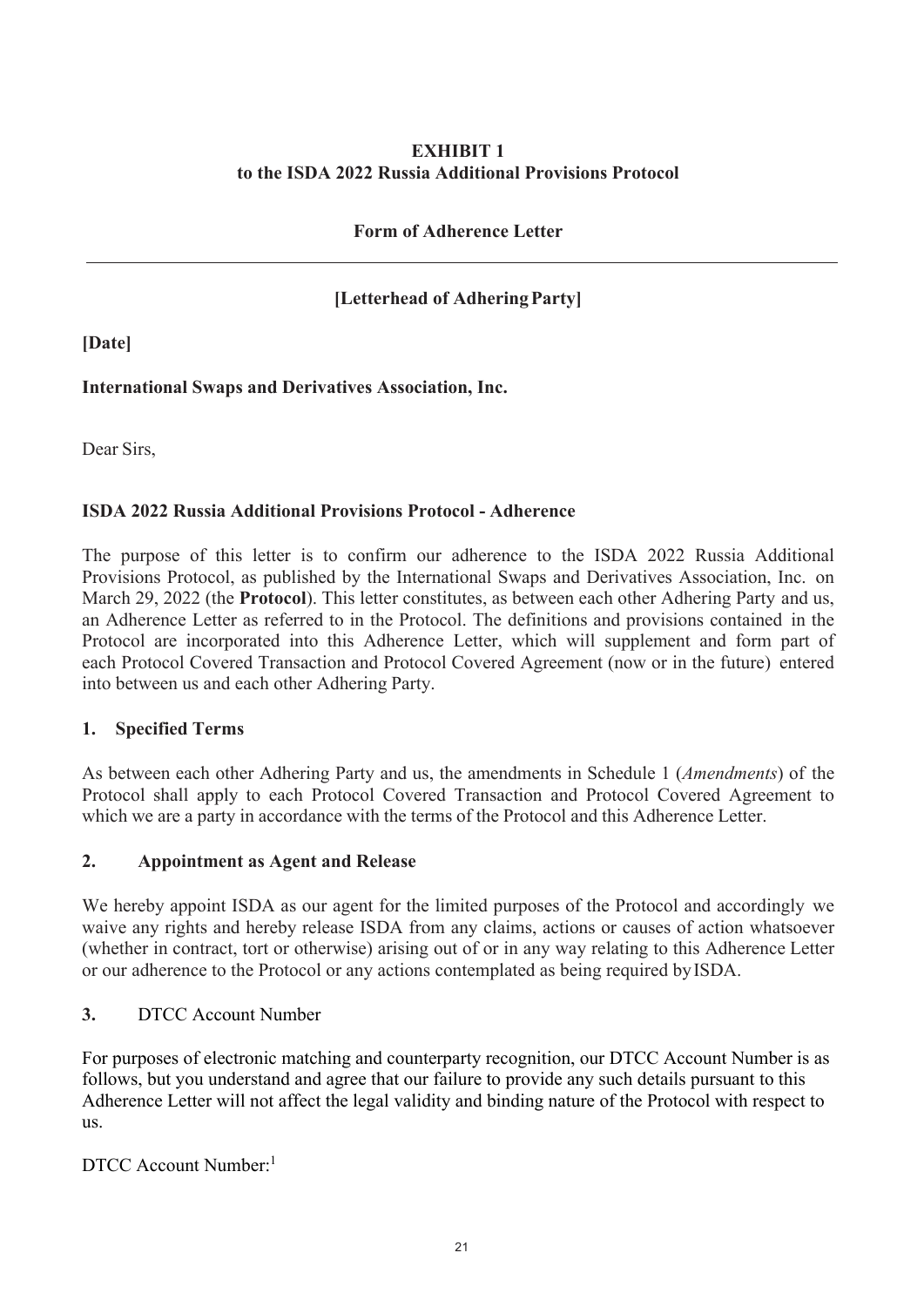#### **4. Payment**

Each Adhering Party must submit a one-time fee of U.S.\$500 to ISDA at or before the submission of the Adherence Letter.

### **5. Contact Details**

Our contact details for purposes of this Adherence Letter are:

Name: Address: Telephone: Fax: E-mail:

We consent to the publication of a conformed copy of this letter by ISDA and to the disclosure by ISDA of the contents of this letter.

Yours faithfully,

# [ADHERING PARTY]<sup>2</sup> [LEGAL ENTITY IDENTIFIER]

By:

| Name:      |
|------------|
| Title:     |
| Signature: |

<sup>1</sup> If you are a Trade Information Warehouse client and wish to adhere to the Protocol, please enter ALL of the DTCC Participant Accounts that you wish to include in this field.

<sup>2</sup> Specify legal name of Adhering Party.

If you are an Agent and act on behalf of multiple Clients, you may sign the Adherence Letter using one of the options below.

First, if you have the authority to adhere to this Protocol as Agent on behalf of all Clients, you may indicate the following in the signature block: "acting on behalf of the funds, accounts or other principals listed in the relevant Governing Master Agreement (or other agreement which deems a Governing Master Agreement to have been created) between it (as agent) and another Adhering Party" or such other language that indicates the Clients to which this letter is applicable. If such a signature block is used, a separate Adherence Letter for each Client does *not* need to be submitted to ISDA and no specific names of Clients will be publicly disclosed on the ISDA website in connection with this Protocol.

Second, if you have the authority to adhere to this Protocol as Agent on behalf of certain Clients only, you may indicate the following in the signature block: "acting on behalf of the funds, accounts or other principals listed in the appendix to this Adherence Letter in relation to the relevant Governing Master Agreement (or other agreement which deems a Governing Master Agreement to have been created) between it (as agent) on behalf of such fund, account or other principal and another Adhering Party" and include with the Adherence Letter an attachment that names each Client. If you cannot or do not wish to name such Clients, then provided that you can identify the adhering Clients by way of specific identifiers which will be known and recognized by all other Adhering Parties with which the relevant Clients have entered into Protocol Covered Transactions/Protocol Covered Agreements, you may identify such Clients using specific identifiers and without including any names. In such case, the specific identifiers will be listed on the ISDA website with the Adherence Letter. If you are able to do so, you may, if you wish, identify Clients by using both names and specific identifiers but this is optional and, provided you supply at least either names or specific identifiers, choosing not to provide both does not affect the legal validity and binding nature of this Protocol.

Note also that an Agent can adhere on its own behalf by completing a separate Adherence Letter.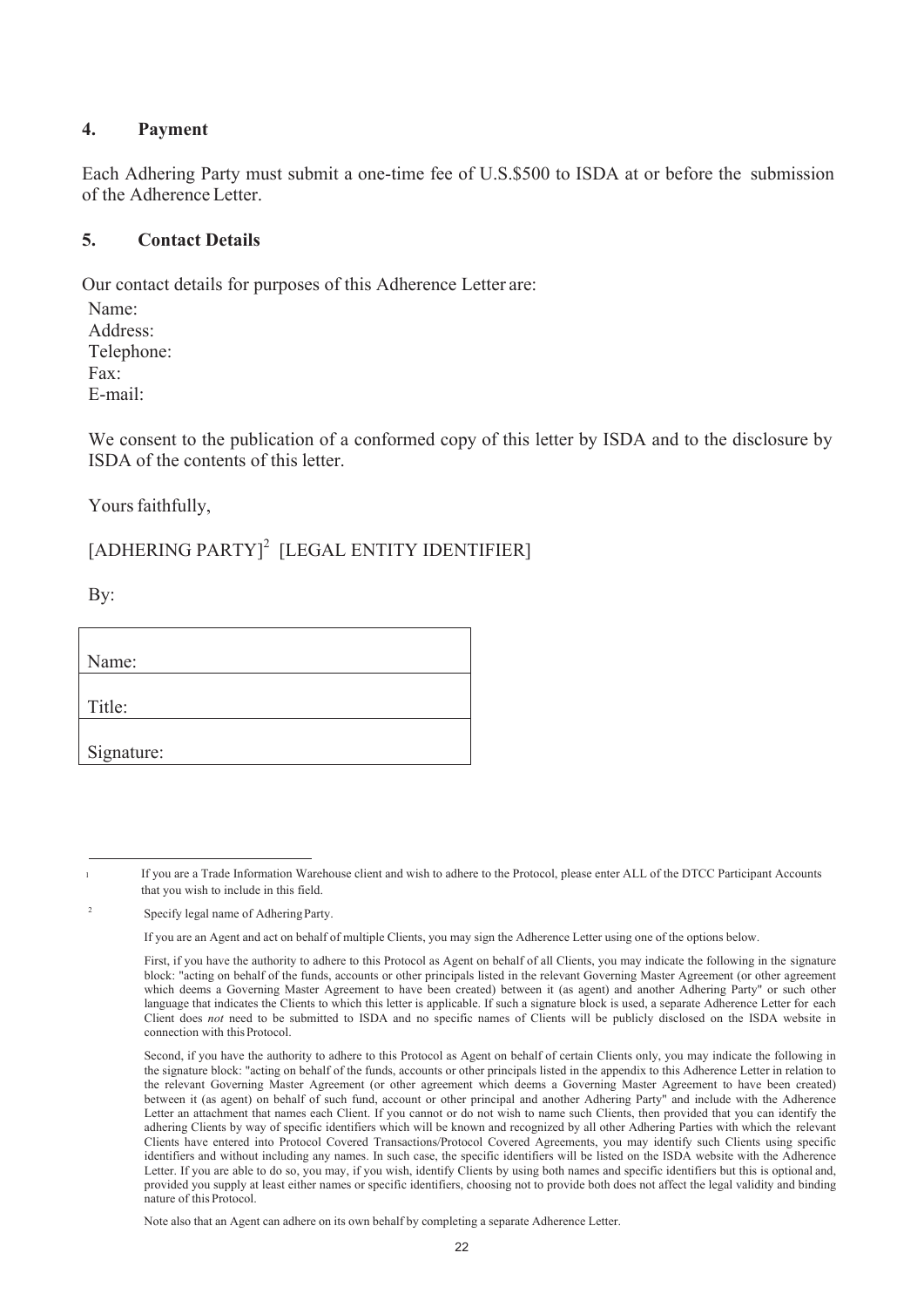#### **EXHIBIT 2**

to the ISDA 2022 Russia Additional Provisions Protocol

## **Form of Revocation Notice**

## **[Letterhead of Revoking Party]**

**[Date]**

## **International Swaps and Derivatives Association, Inc.**

Dear Sirs,

## **ISDA 2022 Russia Additional Provisions Protocol - Revocation**

Further to our Adherence Letter dated  $[\bullet]$ , the purpose of this letter is to notify you that we wish to designate the date of effective delivery of this letter to ISDA as the date upon which we revoke our adherence to the ISDA 2022 Russia Additional Provisions Protocol, as published by the International Swaps and Derivatives Association, Inc. on March 29, 2022 (the **Protocol**).

This letter constitutes a Revocation Notice referred to in the Protocol. The definitions and provisions contained in the Protocol are incorporated into this Revocation Notice.

We consent to the publication of the conformed copy of this notice by ISDA and to the disclosure by ISDA of the contents of this letter.

Yours faithfully, [REVOKING PARTY]<sup>3</sup>[LEGAL ENTITY IDENTIFIER]

By:

| Name:      |  |
|------------|--|
| Title:     |  |
| Signature: |  |

<sup>3</sup> Specify legal name of Adhering Party delivering Revocation Notice.

If you are an Agent and you adhered to the Protocol on behalf of one or more Client(s), the Revocation Notice shall be in respect of each such Client.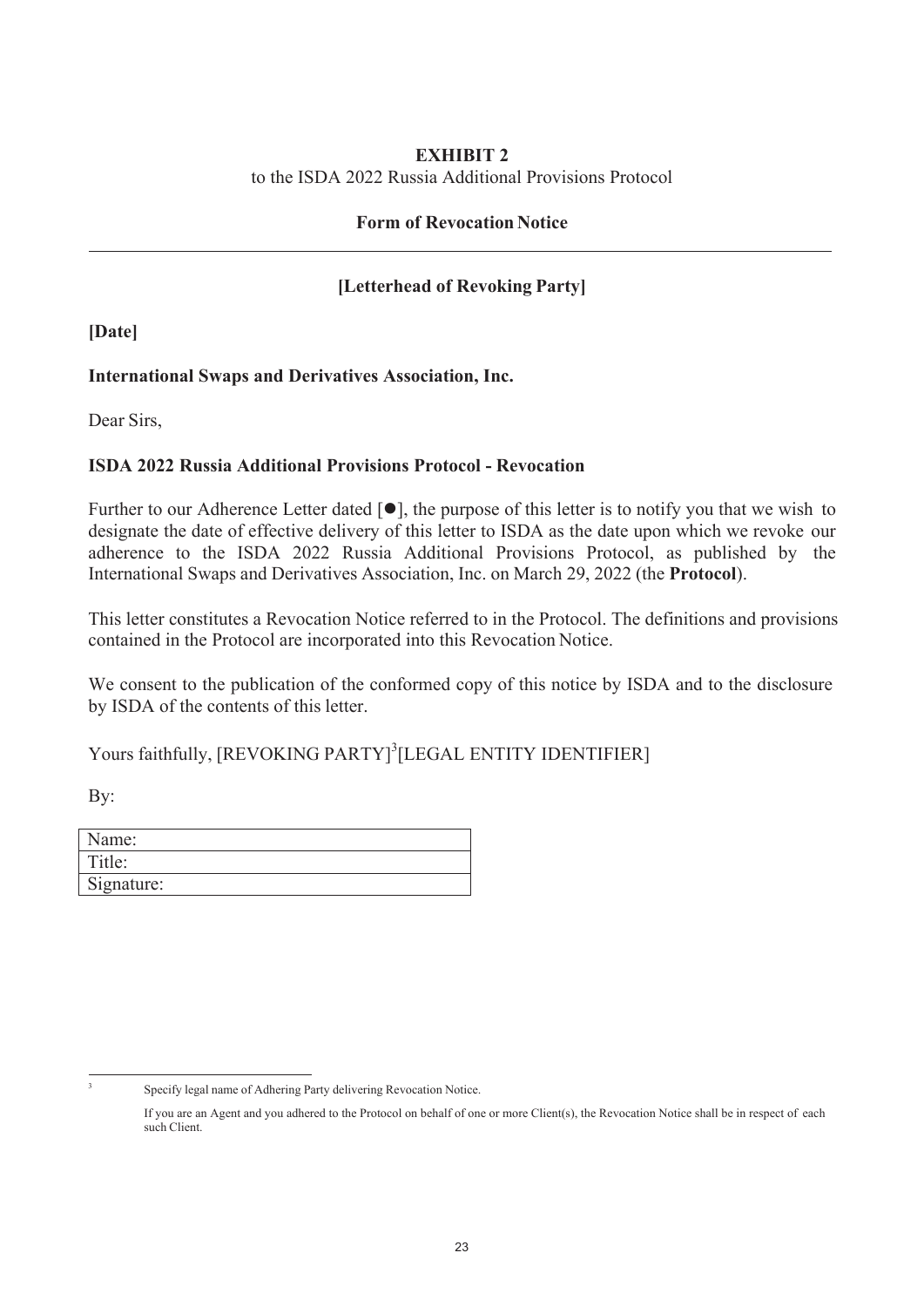#### **SCHEDULE 1**

#### **AMENDMENTS**

With effect from the relevant Amendment Effective Date, the Documentation relating to each Protocol Covered Transaction and Protocol Covered Agreement shall be modified as set forth in this Schedule 1 (*Amendments*) (and in relation to a Covered Swaption Transaction, such modification will have the effect of modifying the Underlying CDS resulting from the exercise of the relevant option in the same manner). To the extent that any provision of the Documentation relating to a Protocol Covered Transaction or Protocol Covered Agreement is inconsistent with the terms of this Schedule 1 (*Amendments*), the terms of this Schedule 1 (*Amendments*) shall govern.

The "Additional Provisions for Certain Russian Entities: Excluded Obligations and Excluded Deliverable Obligations", published by ISDA on March 25, 2022, shall be deemed incorporated in the Documentation for all Protocol Covered Transactions and Protocol Covered Agreements.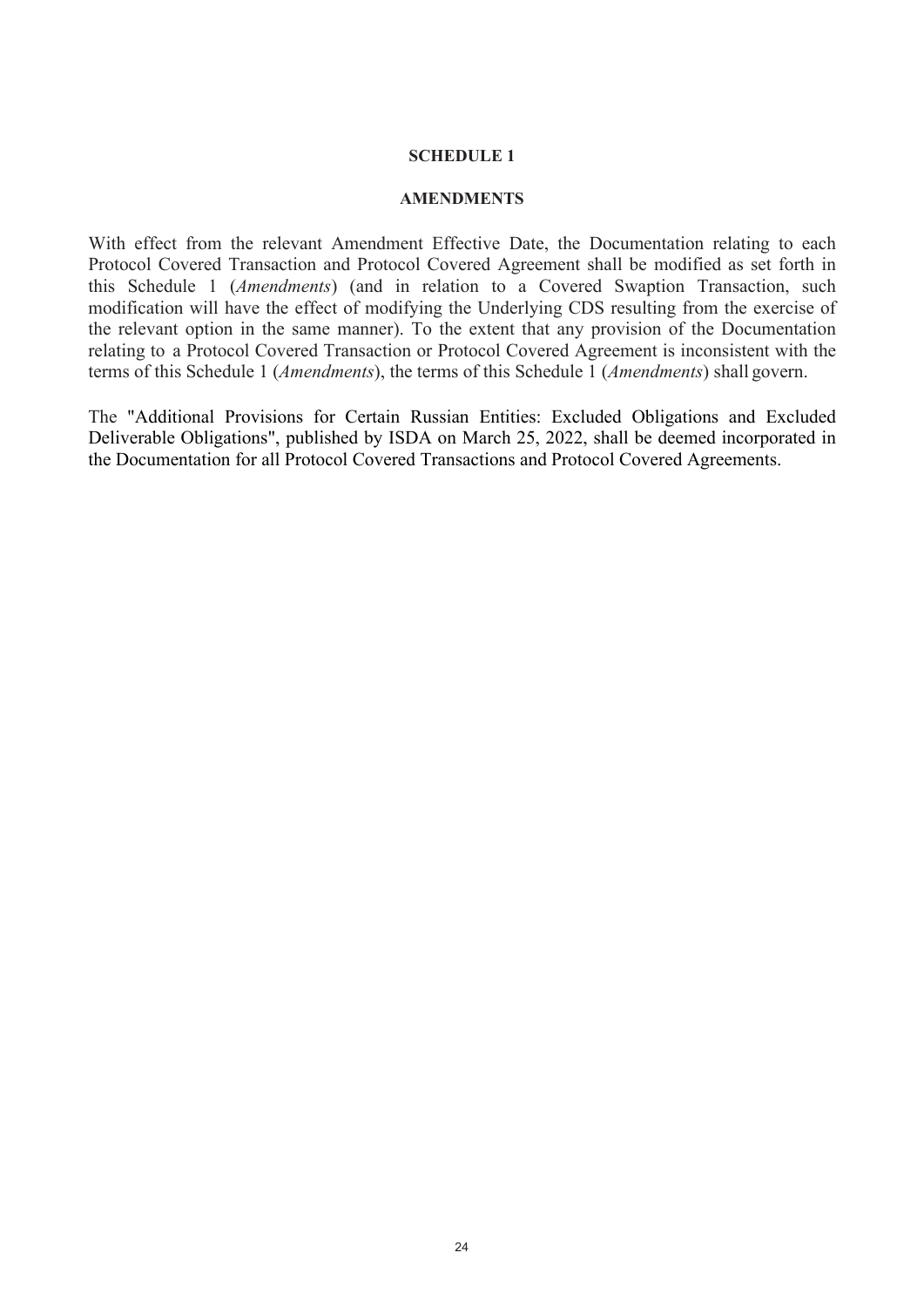## **Schedule 2**

### TRANSACTION DEFINITIONS

References in this Protocol to the following terms have the meaning indicated below:

**Bespoke Portfolio Transaction** means a Bespoke Tranched Portfolio Transaction or a Bespoke Untranched Portfolio Transaction.

**Bespoke Tranched Portfolio Transaction** means a tranched Credit Derivative Transaction that references more than one Reference Entity and is not governed by Index Documentation.

**Bespoke Untranched Portfolio Transaction** means an untranched Credit Derivative Transaction that references more than one Reference Entity and is not governed by Index Documentation.

**CDX Documentation** means Documentation referencing a CDX index, published by Markit North America, Inc., or any predecessor or successor thereto, with such modifications to which the parties thereto have agreed.

**Constant Maturity Swap Transaction** means any Portfolio Constant Maturity Swap Transaction or any Single Name Constant Maturity SwapTransaction.

**Covered CDX Tranched Transaction** means a tranched Credit Derivative Transaction that references a CDX index and is governed by CDX Documentation.

**Covered CDX Untranched Transaction** means a Credit Derivative Transaction that is not a Covered CDX Tranched Transaction but that references a CDX index and is governed by CDX Documentation.

**Covered Index Transaction** means a Covered CDX Tranched Transaction, a Covered CDX Untranched Transaction, a Covered iTraxx® Tranched Transaction or a Covered iTraxx® Untranched Transaction.

**Covered iTraxx® Tranched Transaction** means a tranched Credit Derivative Transaction that references an iTraxx® index and is governed by iTraxx® Documentation.

**Covered iTraxx® Untranched Transaction** means a Credit Derivative Transaction that is not a Covered iTraxx® Tranched Transaction but that references an iTraxx® index and is governed by iTraxx® Documentation.

**Covered Non-Swaption Transaction** means any Credit Derivative Transaction that is a Single Name CDS Transaction, a Constant Maturity Swap Transaction, a Principal Only Transaction, an Interest Only Transaction, a First to Default Transaction, an Nth to Default Transaction, a Recovery Lock Transaction, a Fixed Recovery Transaction, a Preferred CDS Transaction, a Reference Obligation Deliverable Transaction or a Bespoke Portfolio Transaction.

**Covered Swaption Transaction** means any Credit Derivative Transaction that is either a Single Name Swaption or a Portfolio Swaption.

**First to Default Transaction** means a Credit Derivative Transaction that references more than one Reference Entity pursuant to which Auction Settlement Amounts, Cash Settlement Amounts or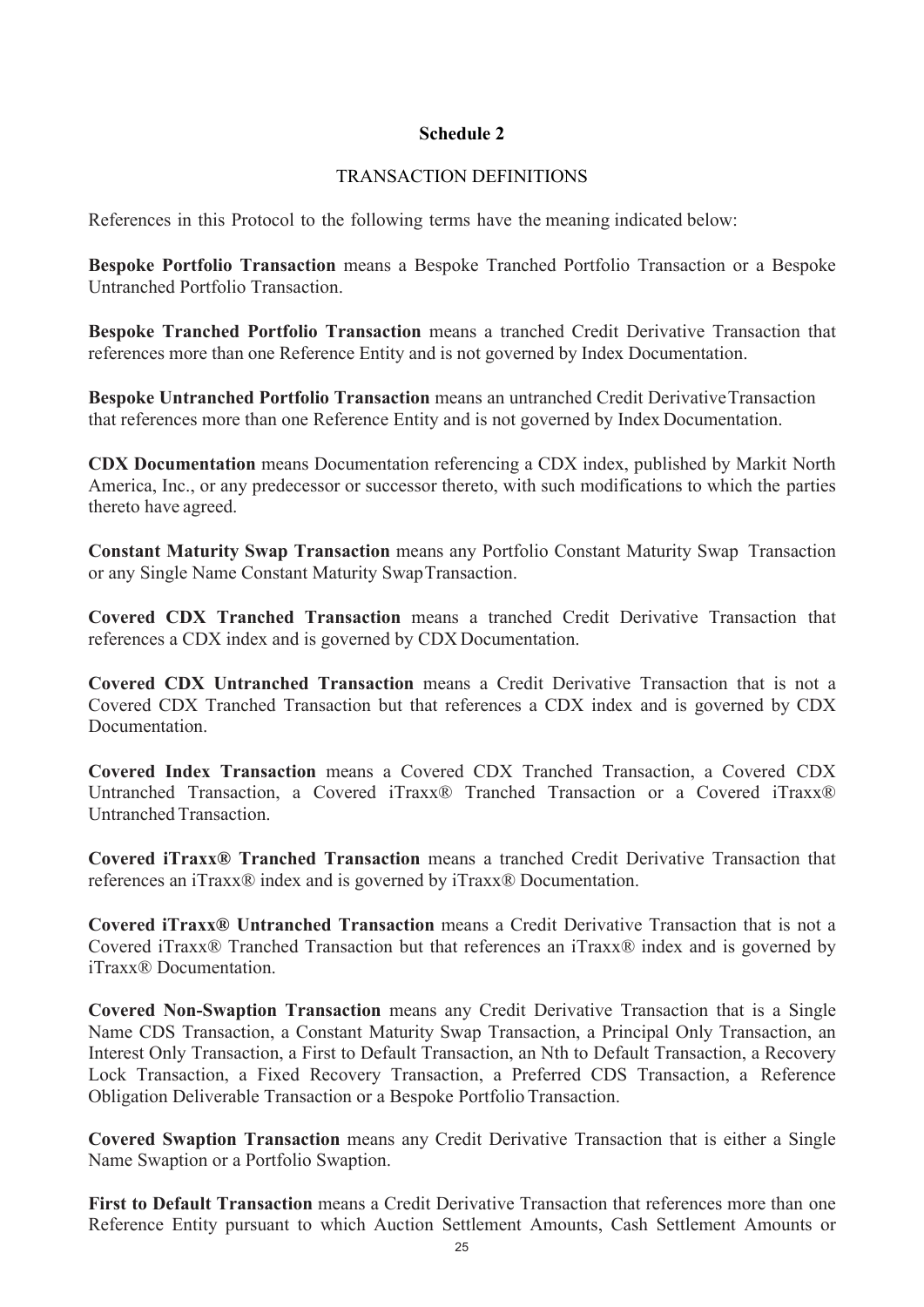Physical Settlement Amounts, as applicable, will only be paid to the Buyer after the Conditions to Settlement have been satisfied for the first time or following the first occurrence of an Event Determination Date in respect of any of the relevant Reference Entities.

**Fixed Recovery Transaction** means a Credit Derivative Transaction in respect of which the Final Price is pre-determined and specified in the relevant Documentation.

**Index Documentation** means CDX Documentation or iTraxx® Documentation.

**Interest Only Transaction** means a Credit Derivative Transaction that references more than one Reference Entity under which (a) Seller pays to Buyer either an upfront amount or a floating interest rate, (b) neither party pays Auction Settlement Amounts or Cash Settlement Amounts during the term of the Transaction and (c) Buyer pays Fixed Amounts to Seller during the term of the Transaction (which Fixed Amounts are reduced due to Credit Events).

**iTraxx® Documentation** means Documentation referencing an iTraxx® index published by Markit Group Limited or any predecessor or successor thereto, with such modifications to which the parties thereto have agreed.

**Nth to Default Transaction** means a Credit Derivative Transaction that references more than one Reference Entity pursuant to which Auction Settlement Amounts, Cash Settlement Amounts or Physical Settlement Amounts, as applicable, will only be paid to Buyer after the Conditions to Settlement have been satisfied in respect of any of the relevant Reference Entities that is the nth Reference Entity in respect of which an Event Determination Date has occurred, where "n" is the number (greater than one) specified for such purpose in the Documentation in respect of such Credit Derivative Transaction.

**Novation Transaction** means any new Credit Derivative Transaction between a Transferee and a Remaining Party entered into pursuant to the novation of an existing Credit Derivative Transaction.

**Novation Trade Date** means the date on which a Transferor, Transferee and Remaining Party enter into a novation transaction (or other analogous agreement).

**Portfolio Constant Maturity Swap Transaction** means a Credit Derivative Transaction that references more than one Reference Entity in respect of which the Fixed Rate is reset at the end of each Fixed Rate Payer Calculation Period to the then-current market rate for the relevant Credit Derivative Transaction.

**Portfolio Swaption** means any unexercised option to enter into an Underlying CDS (other than another Swaption) that is not an Excluded Transaction and that references more than one Reference Entity.

**Preferred CDS Transaction** means a Credit Derivative Transaction that references preferred securities or similar hybrid securities as Reference Obligations or Deliverable Obligations and which contains specific provisions pertaining thereto.

**Principal Only Transaction** means a Credit Derivative Transaction that references more than one Reference Entity under which Seller pays an upfront amount to Buyer, neither party pays any Fixed Amounts or Cash Settlement Amounts during the term of the Credit Derivative Transaction and, upon termination of the Credit Derivative Transaction, Buyer pays to Seller the notional amount of the Credit Derivative Transaction, minus aggregate Auction Settlement Amounts or Cash